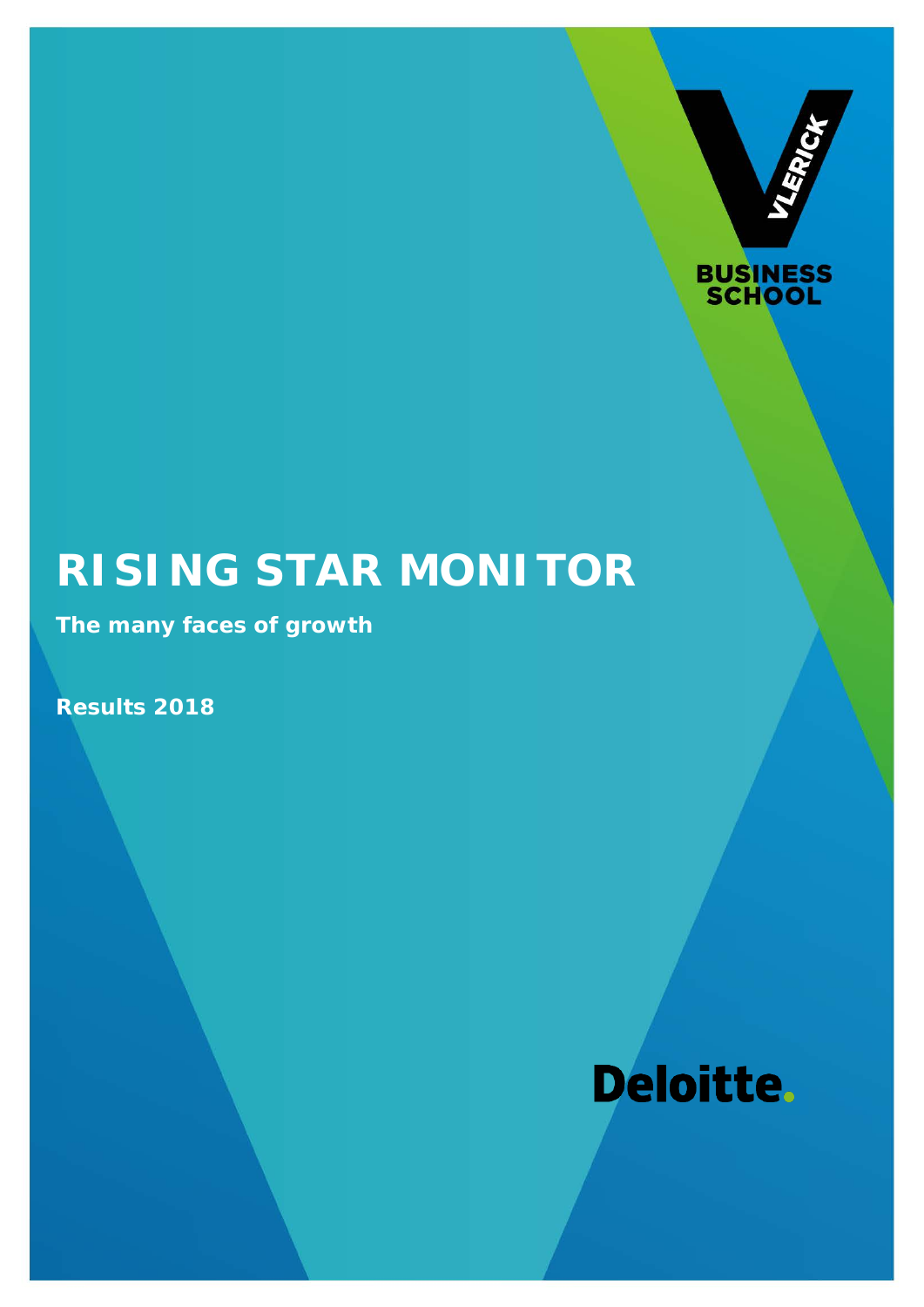

This work is based on the analysis of survey results provided to Vlerick Business School, and a range of interviews. This report reflects the views and opinions of the survey and interview respondents – not necessarily those of Vlerick Business School or Deloitte Belgium. This work is copyrighted by Vlerick Business School and may not be published, transmitted, broadcasted, copied, reproduced or reprinted in whole or in part without the explicit written permission of Vlerick Business School.

Copyright © 2018 Vlerick Business School. All rights reserved.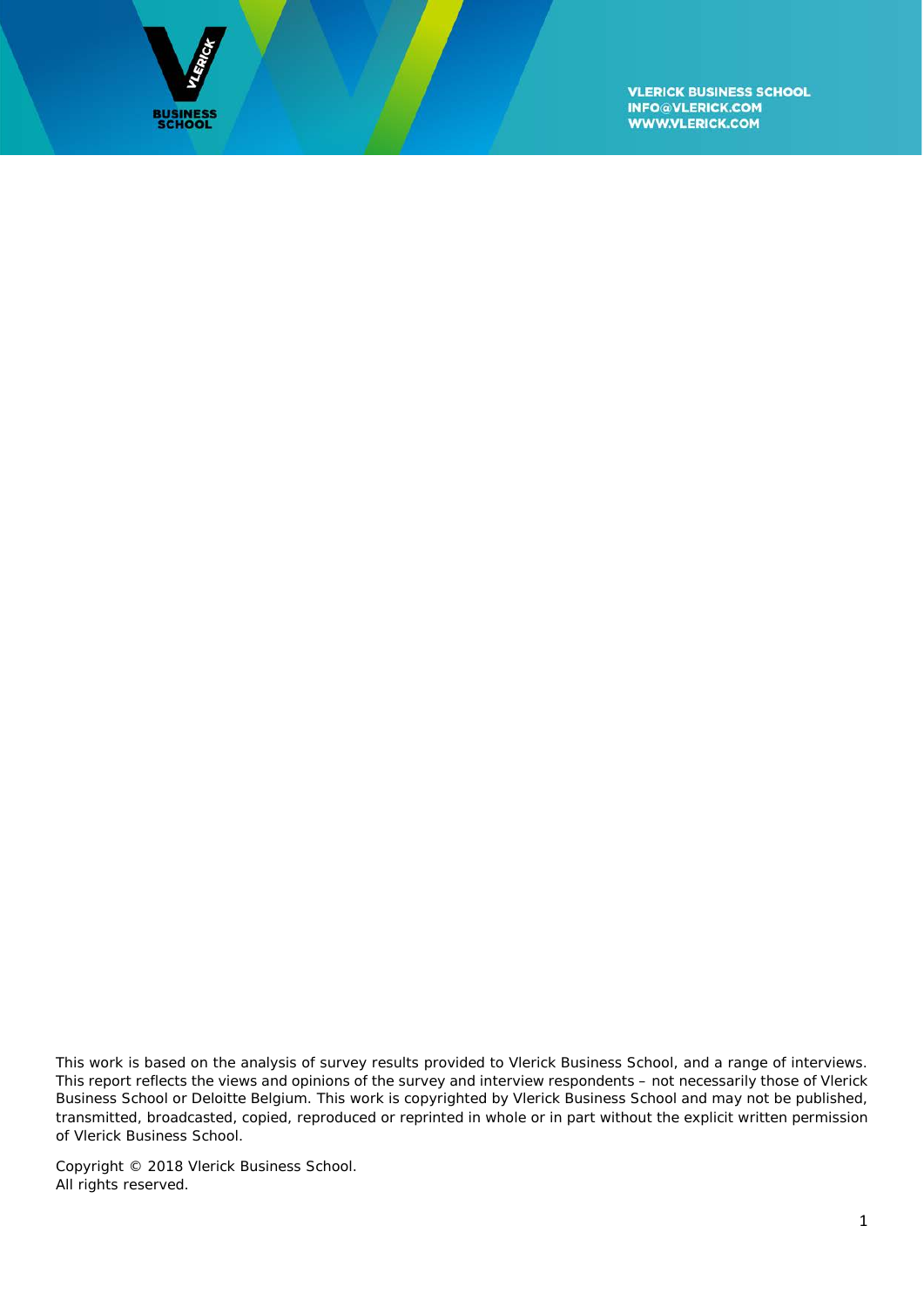

# **TABLE OF CONTENTS**

- **PAGE 4 INTRODUCTION**
- **PAGE 6 GROWTH AMBITIONS: INCREASING THE BAR**
- **PAGE 7 ACHIEVING GROWTH: HOW**
- **PAGE 7 ACHIEVING GROWTH: AT HOME OR ABROAD**
- **PAGE 11 ACHIEVING GROWTH: THE NON-ORGANIC WAY**
- **PAGE 17 FOUNDING TEAM REMUNERATION**
- **PAGE 22 APPENDIX I: METHODOLOGY AND SAMPLE CHARACTERISTICS**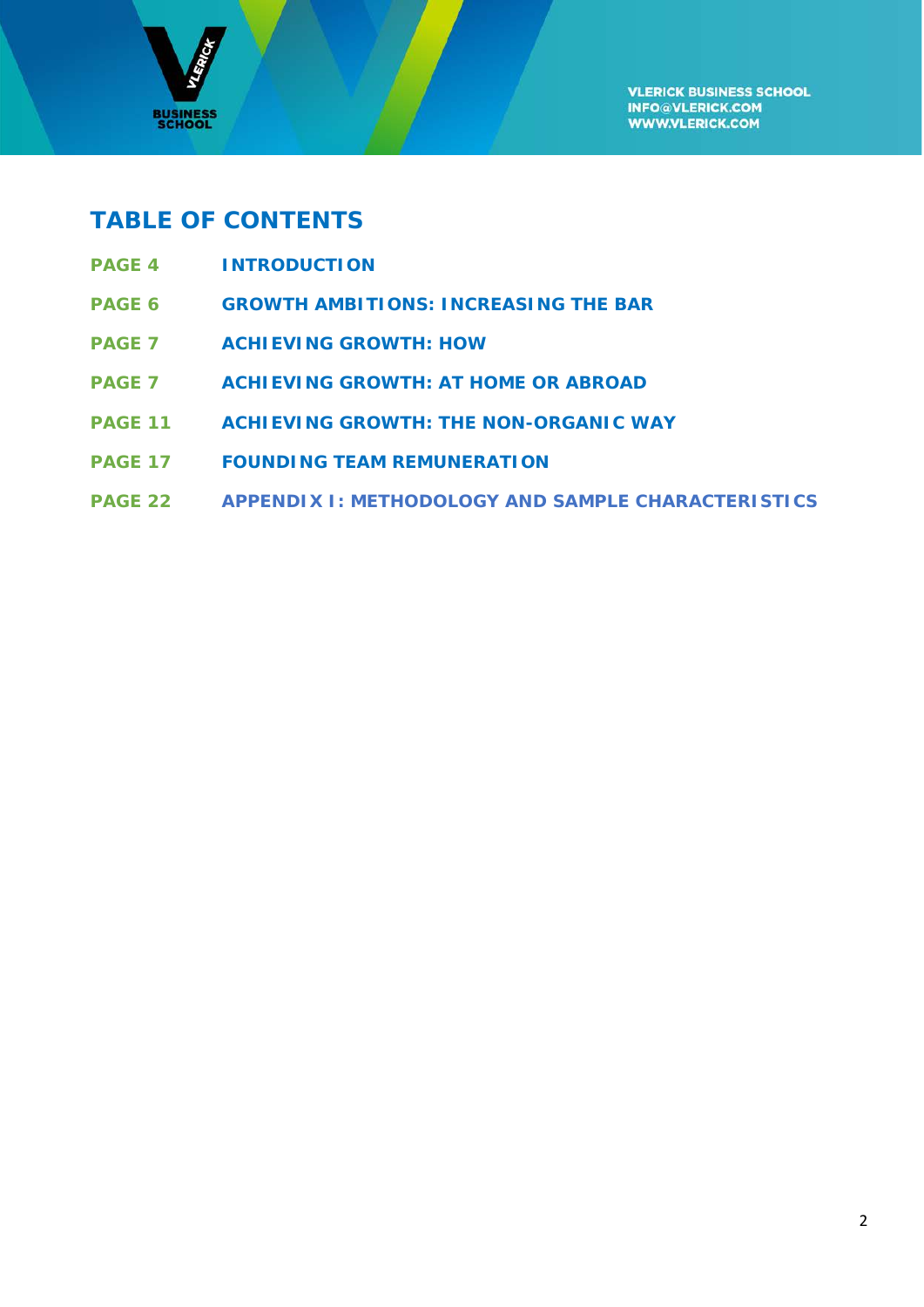

#### **ABOUT ENTREPRENEURSHIP 2.0**

The Rising Star Monitor is part of the Entrepreneurship 2.0 initiative. Entrepreneurship 2.0 was launched by Vlerick Business School in collaboration with Deloitte Belgium to develop state-of-the-art knowledge about the key issues young, high-potential ventures struggle with. It also runs knowledge and community-building programs for entrepreneurs who are in the midst of tackling important scaling challenges with their ventures.

#### **DELOITTE BELGIUM – PRIME FOUNDATION PARTNER FOR ENTREPRENEURSHIP 2.0**

Deloitte offers value added services in audit, accounting, tax & legal, consulting and financial advisory. Deloitte Belgium has more than 3,500 employees in 11 locations across the country, serving national and international companies. Our vision is to be the standard of excellence, providing consistently superior services that differentiate us in the marketplace. It is realised through being highly respected by our broad community of stakeholders, and being the first choice of the world's most coveted talent and the most sought-after clients. Innovation and entrepreneurship are important for Deloitte. Belgium is a relatively small and economically mature country. Hence, if Deloitte wants to create growth for society, it will have to help new ventures to be successful by providing its expertise and trusted solutions. With this study and the programmes it runs, Deloitte wants to support entrepreneurship and help companies to scale up and grow internationally, in line with its vision.

#### **ACKNOWLEDGEMENTS**

This report was prepared by Veroniek Collewaert, Professor in Entrepreneurship at Vlerick Business School, Sophie Manigart, Professor in Entrepreneurial Finance at Vlerick Business School, and Marjana Subotic, researcher at Vlerick Business School. The authors thank the following organisations for their cooperation: Agentschap Innoveren & Ondernemen, AWEX, BAN Vlaanderen, Be Angels, Brussels Invest & Export, Flanders Investment and Trade, imec, KU Leuven, Liaison Entreprises-Universités, UGent and Vrije Universiteit Brussel. The authors also thank all survey respondents for their participation, the members of the Entrepreneurship 2.0 Steering Committee (Nikolaas Tahon, Sam Sluismans, and Frederik Falepin), prof. dr. Xavier Baeten (Vlerick Business School), entrepreneurs Mike Coeck (Cybernetic Walrus), Dries Berckmans (SoundTalks) and Louis Jonckheere (Showpad), Zoë Imhof (Vlerick Business School) and Aurelie Cresens, Laura Gielis, Pierre-Olivier Hocquet and Enisa Selimovic for their contributions.

Please direct your questions and comments about this report via email to **[marjana.subotic@vlerick.com](mailto:nathalie.lagae@vlerick.com)** .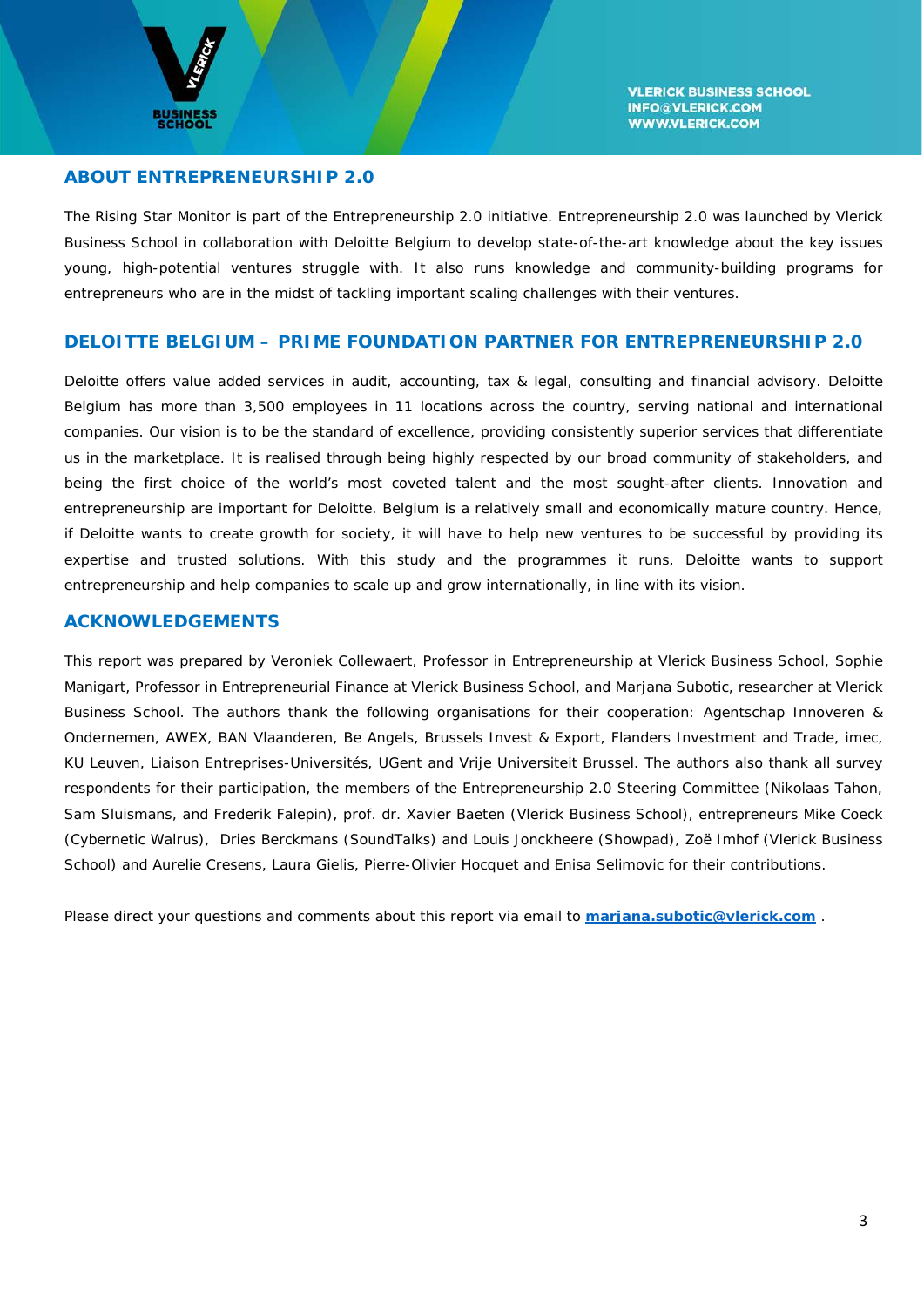



# **INTRODUCTION**

# **AN EXPERT PERSPECTIVE**

Welcome to the third edition of the Rising Star Monitor, where we again provide a snapshot of the trends and challenges involved in young, high-potential ventures in Belgium.

Our insights are based on data gathered from 162 young, high-potential Belgian ventures with 253 founders in a wide cross-section of industries. For a more detailed understanding, and for comparability to our previous editions, we have -where relevant- split up our results for high- versus low-growth ambition ventures (HGV versus LGV).<sup>[1](#page-4-0)</sup> Belgian ventures continue to raise the bar in terms of their growth ambitions, now wanting to add 55 employees and 11M EUR in sales five years from now for the average scale-up.

For this year's edition, we dedicate particular attention to how high-potential ventures actually set out to achieve growth. In particular, we address questions such as to what extent they have international sales and, if they do, what the internationalization process looks like as well as any other international activities they may have. Further, we also explore to what extent young, high-potential ventures set out to grow in nonorganic ways, i.e. through acquisitions, licensing and strategic alliances. Like last year, we also report on founding team remuneration, including both equity and cash, to provide an objective benchmark for founders trying to determine a fair wage and equity split.

#### Overall, the key insights from our study are:

• Compared to the previous editions of the Rising Star Monitor (RSM), we note remarkable **consistency in the profile** of Belgian highpotential ventures as well as in the **key equity and remuneration conclusions.** For example, across all editions, the average base pay founders pay themselves remains around

38,000 EUR at founding and 55,000 EUR 2.5 years later.

- **Half** of young, high-potential ventures in Belgium have **international sales**. For young scale-ups, international sales represent about one third of their overall sales. Together, HGVs exported for 23 million EUR and LGVs for 9.8 million EUR. Further, 40% of all Belgian young, high-potential ventures go international within their first year after founding. As such, they can be described as **born globals,** doing business with a global view on their markets from inception onwards. Top three countries ventured into are the Netherlands, France and Germany with the order of entry mostly determined by organic demand from those countries.
- In terms of non-organic growth, **acquisitions** are rare with only five companies having done an acquisition so far. Hybrid modes of growth such as licensing and alliances are more popular: one in three young scale-ups engages in **licensing** and one in four sets up **strategic alliances.** Engaging in these growth activities is typically done on the **founders' initiative** as a way to access knowledge, new product markets, customers or suppliers. Five years from now, all Belgian young high-potential ventures aim to engage in substantially more of these activities.

We hope you find these insights valuable.



Veroniek Collewaert Professor in Entrepreneurship Vlerick Business School

<span id="page-4-0"></span> $1$  For more detailed information on our sample we refer to our Methodology section on page 22.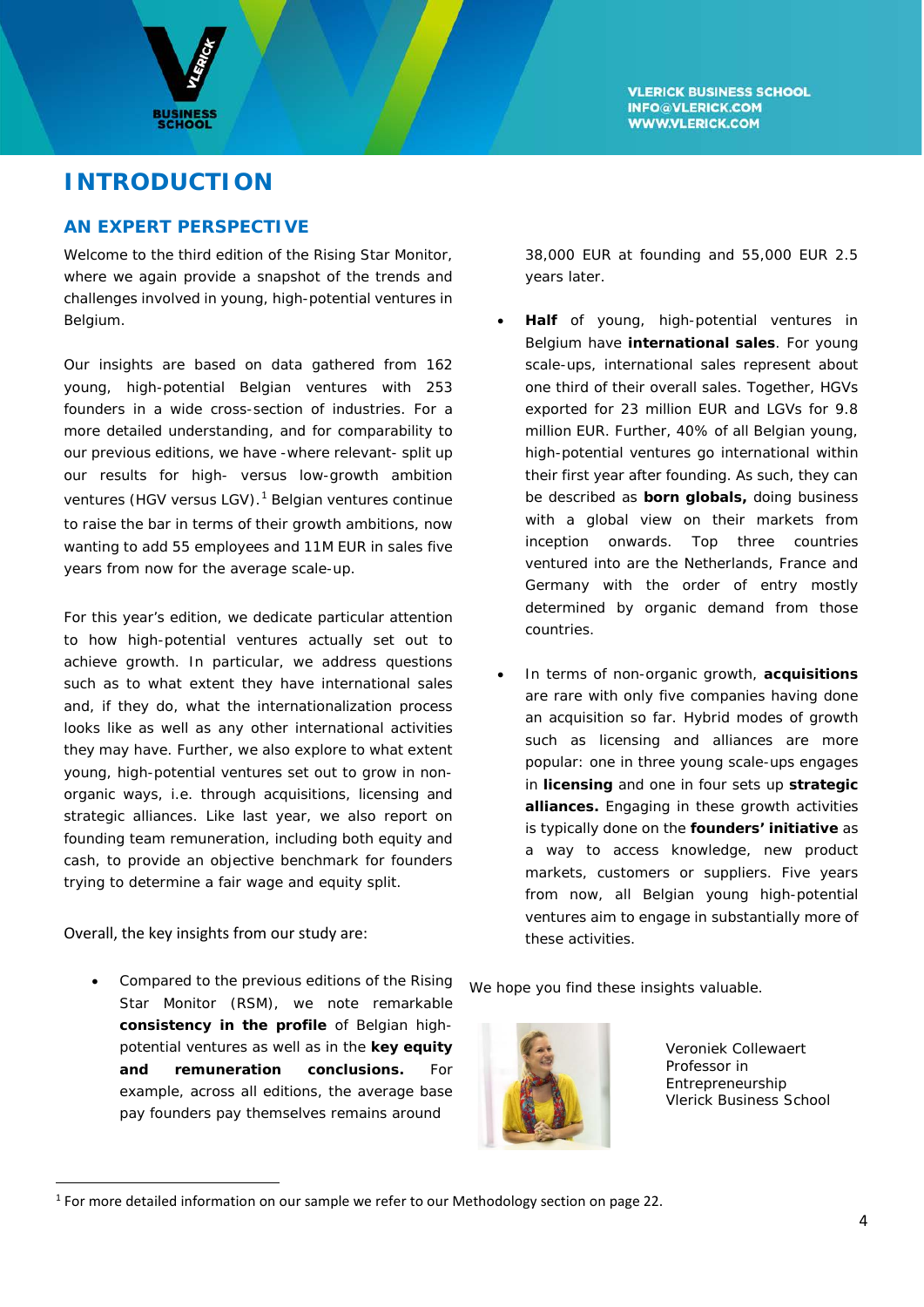

#### **Growth ambition and internationalization: two sides of the same coin?**

Louis Jonckheere is one of the co-founders of Showpad. Back in 2011, they started their company based on the idea of using iPads for sales presentations in the field.

Louis shares his thoughts about scaling up: "In my opinion, growth ambition and internationalisation are closely connected. Entrepreneurs who want to become market leaders with their company will need to think about internationalisation from the start. It is a crucial strategy to increase economies of scale and, in particular for Belgian companies, to increase your market. In that respect, I am not surprised that many Belgian startups are 'born globals'. I also believe Belgian founders have some advantage when it comes to internationalisation because we adapt quite easily to other cultures. In the case of Showpad, around 8 of our first 20 customers were from the US market. So it was clear from the beginning that there was huge market potential in the US. Once it's clear there is international growth potential, it's up to the founders to commit themselves to realize this growth. In our case, I moved to San Francisco.

This allowed me to immerse myself in the culture, which helped to open remote offices and put together an executive team. The advantage of the US is that the operational implications are somewhat limited because it's a big market with one language, one culture and one legislation. Whereas expanding to countries of European Union implies taking into account different cultures and different languages. Yet, I don't advise all founders to enter the US market; founders should determine where there customer potential is the largest and then enter that market.

When it comes to internationalization, my advice to founders would be to take things one step at a time. We have always realized our growth organically, while more recently we acquired an American tech start-up. The reason for this acquisition also has brand benefiti; it helps us to be recognized as a US, and even global, leader in the market and, as such, opens up new opportunities. The fact that young Belgian firms rarely do acquisitions doesn't surprise me. First, it requires huge investments that may not easily be obtained from investors.

Second, it requires ambition and vision to become a market leader and, as this study illustrates, Belgian entrepreneurs sometimes lack this ambition. The operational implications of doing an acquisition cannot be underestimated; on the technical side, you need to integrate products and on the people side, you need to deliver on a massive change management plan. Communication is key to achieving a successful integration, but it is much more than, for example, changing company websites. Our ambition with Showpad is clear: we want to be and remain in the position of being a market leader, while keeping an open strategy and perspective on what the future might bring."

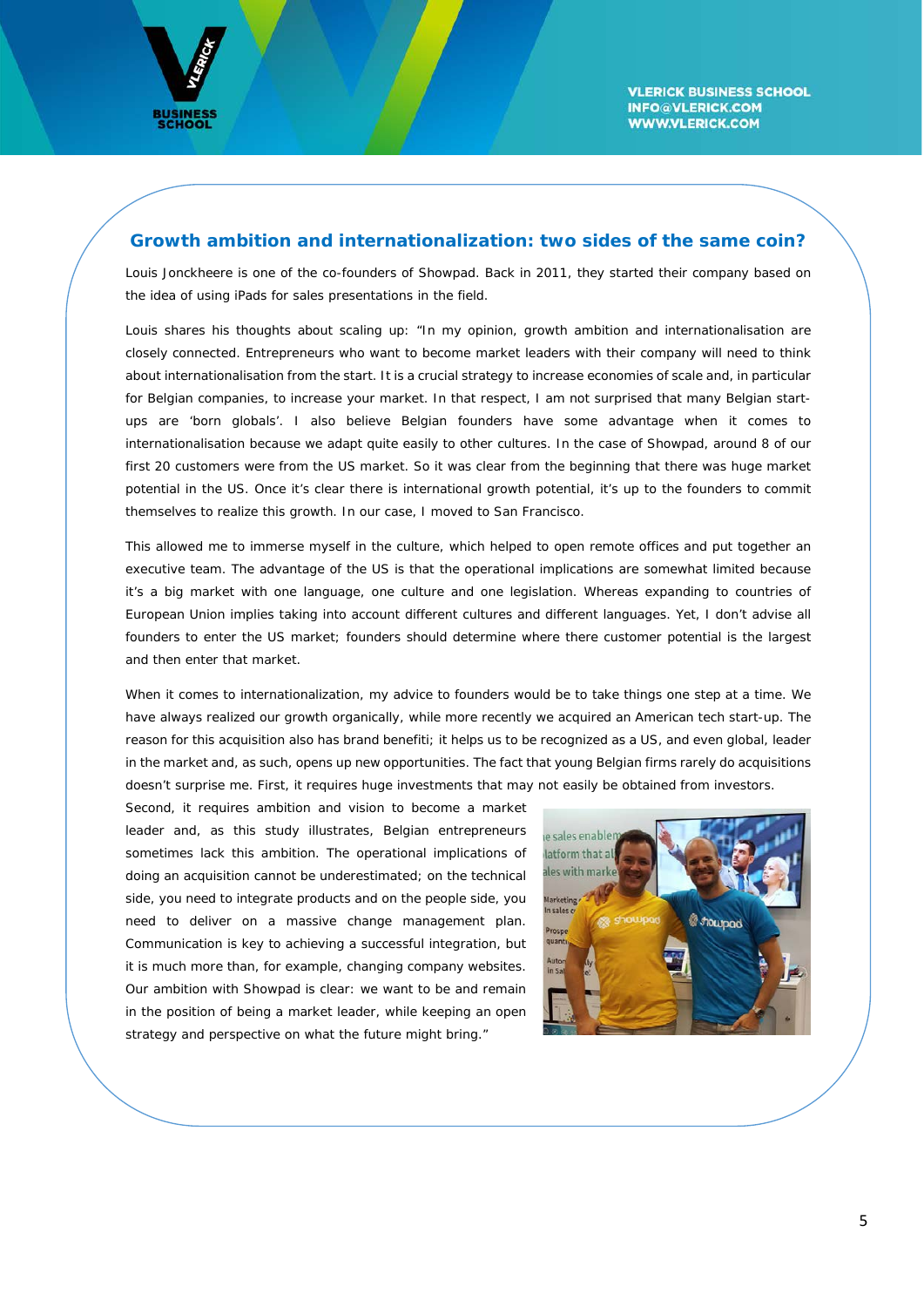

# **GROWTH AMBITIONS: INCREASING THE BAR**

A consistent observation in all of our Rising Star Monitors is that a majority of high-potential ventures do not have high growth ambitions.

Indeed, around 40% of young ventures with high growth potential also have high growth ambitions which is similar to the percentages reported in previous years.[2](#page-6-0)

#### **MAJORITY OF HIGH-POTENTIAL VENTURES DO NOT HAVE HIGH GROWTH AMBITIONS**





Interestingly, the growth ambitions as such though tend to be higher compared to previous years. For instance, HGVs want to employ an additional 55 employees five years from now, which is a substantial increase compared to the additional 29 of last year and 34 the year before (this despite their current number of employees being quite comparable across editions (around 8).

In terms of sales, HGVs intend to increase their total sales with 11M EUR, whereas for LGVs this is limited to 2M EUR in sales. This is comparable to results in previous RSM editions. This is, however, the first time that HGVs report a higher current sales level than LGVs (approximately 725,000 EUR vs. approximately 476,000 EUR).

Combined, this shows that the bar young Belgian high-potential ventures set keeps on moving up!

<span id="page-6-0"></span><sup>&</sup>lt;sup>2</sup> On average, our respondents aim to hire 25 new employees (in comparison to 18 in the 1st RSM and 14 in the 2nd RSM) and increase sales with 5 million EUR in five years from now (in comparison to 5.3 million EUR in our 1st edition and 4.8 million EUR in our 2nd edition). Based on a median split of the relative difference between aspired and current company size, we split our respondents into high- versus low-growth ambition ventures (HGV versus LGV). Median values for the employee and sales growth ambition are 1.5 and 5.3 respectively. Ventures scoring higher than or equal to the median for both employee and sales growth ambition are categorized as high-growth ambition ventures. All others are low-growth ambition ventures.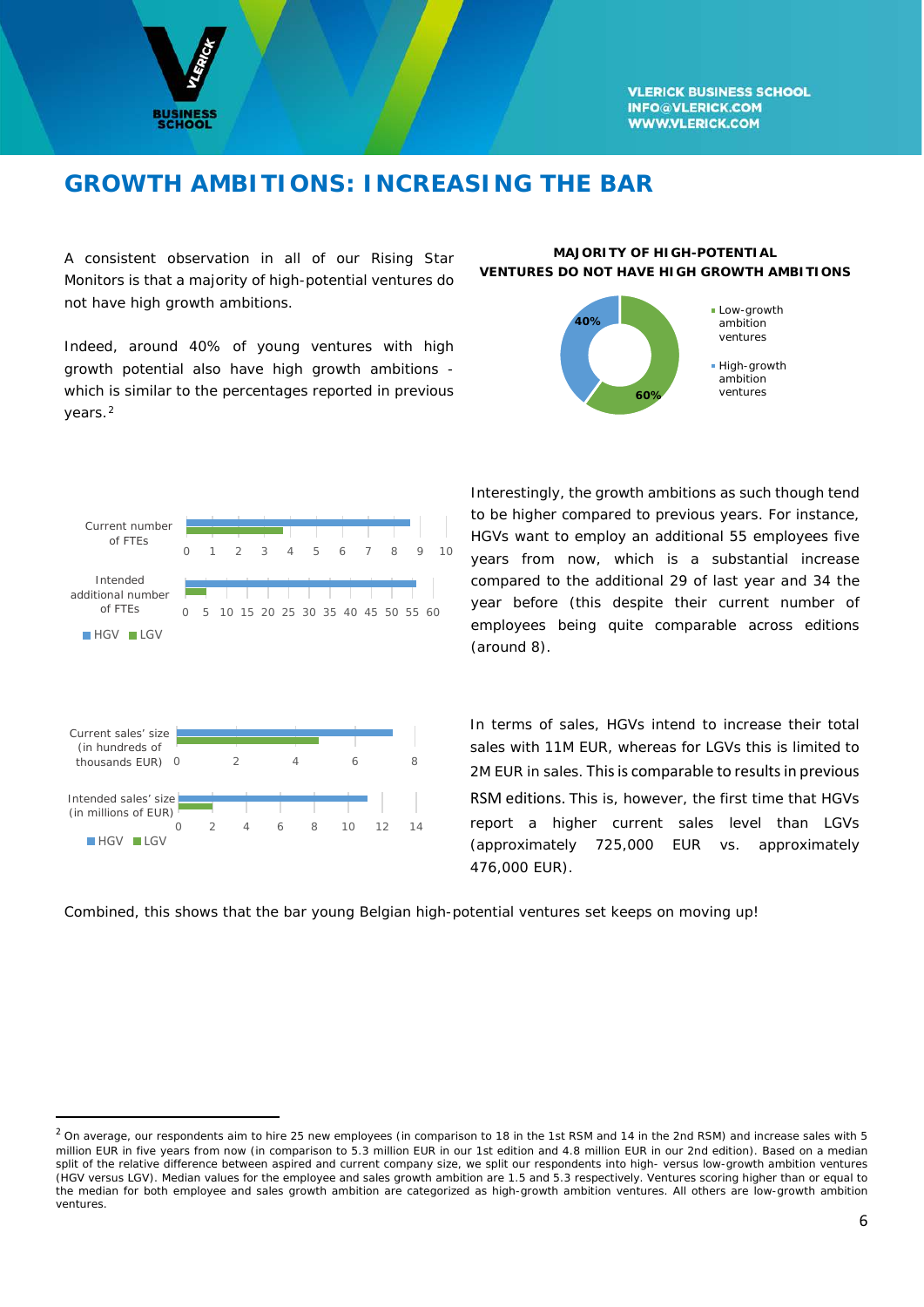

# **ACHIEVING GROWTH: HOW?**

Growth has been a focal topic of the Rising Star Monitor for many years now. Yet, having growth ambitions is one thing, realizing that growth is quite another. Indeed, when ventures do aim to grow, there are multiple ways of achieving that growth; they can achieve growth at home or abroad, they can do so organically or via acquisitions or via more hybrid modes of growth, such as licensing and strategic alliances. In this year's edition, we therefore dig a bit deeper into these different ways of achieving growth.

# **ACHIEVING GROWTH: AT HOME OR ABROAD?**

### **HALF OF HIGH-POTENTIAL VENTURES HAVE INTERNATIONAL SALES**

As the world becomes more connected and globalized, internationalization to many firms no longer seems like an option, but a must. Some would even suggest it is a precondition to competitive advantage, firm growth and survival.

Advances in communication, transportation, financing possibilities, and international experience and mobility of people have created a new reality wherein internationalization is no longer seen as something just for large, mature corporates – but is also within reach for younger ventures with limited resources. Something we see confirmed in our data: overall, 46% of the ventures sells outside of Belgium, with the percentage being slightly higher for HGVs than LGVs (53% versus 39%). Ventures with international sales tend to have more sales overall, more growth in those sales and are more innovative, all of which are considered typical drivers of internationalization<sup>[3](#page-7-0)</sup>

While the difference between HGVs and LGVs in the proportion of firms that export is limited, the scale of international sales is substantially larger for HGVs. Whereas HGVs realize 29% of their sales abroad, LGVs only realize 15% of their sales abroad. This also translates to overall larger volumes of international sales for HGVs: they realized around 400,000 EUR in sales abroad last year compared to around 110,000 EUR for LGVs. Jointly, HGVs have exported for around 23.3 million EUR, while LGVs have exported for around 9.8 million EUR. So, while young firms with high growth ambitions are not that much more likely to expand internationally than firms with lower growth ambitions – when they do, they do so more extensively. Combined, whereas export propensity is rather similar, export intensity is substantially different between HGVs and LGVs.



*Distribution of total sales being* 



<span id="page-7-0"></span> <sup>3</sup> Reuber, R. 2018. *International Entrepreneurship*. JIBS Special Collections.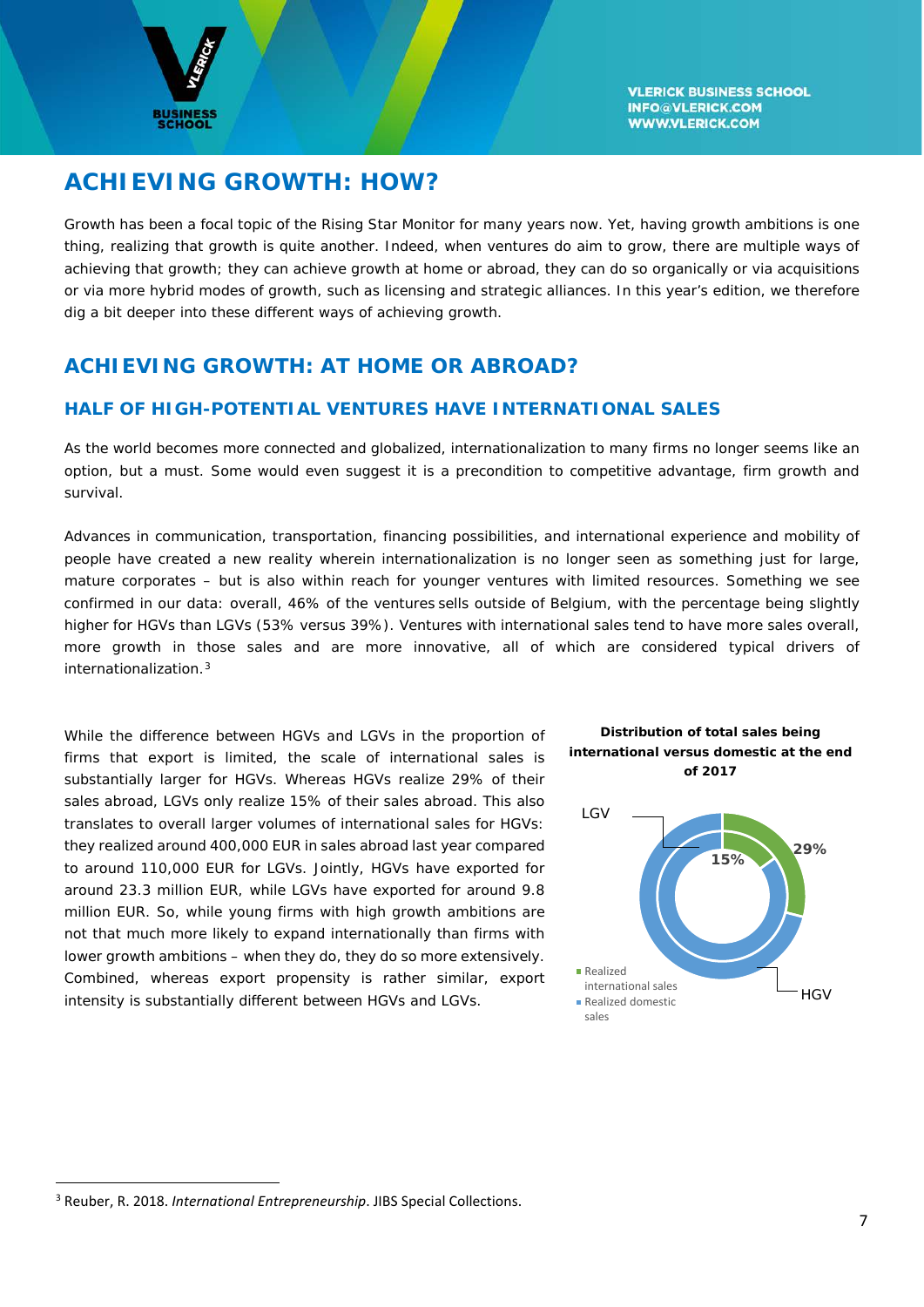

### **INTERNATIONAL BELGIAN YOUNG, HIGH-POTENTIAL VENTURES ARE BORN GLOBALS**

Regardless of growth ambitions, the vast majority (83%) of young, high-potential ventures that go international realize their first international sales within their first year after founding. This means that about 40% of *all* young high-potential ventures in Belgium can be considered 'born globals', which compares favorably to the European average of 20%.[4](#page-8-0) Moreover, all international high-potential Belgian firms generate international sales within four years after startup. Being 'born globals', Belgian firms that decide to go international hence immediately do so with a global view of their markets (in contrast to a more step-by-step, incremental process of going international). Young firms mainly aspire to sell internationally because the domestic market is too small; increasing globalization and digitization has likely also strengthened this trend.





International sales between first and second year

International sales between second and fourth year

# **INTERNATIONAL VENTURES DO NOT TEND TO RELY ON FOREIGN DIRECT INVESTMENTS**

The fact that young, high-potential ventures internationalize much faster compared to the older, more traditional model of approaching this step-by-step, does not mean they take substantially more risks when doing so. For instance, selling internationally does not necessarily entail owning foreign assets. Indeed, we see that neither HGVs nor LGVs tend to rely on foreign direct investments such as wholly owned subsidiaries, joint ventures or acquisitions. Instead international HGVs and LGVs go for international distributor deals (17%) and licensing (both around 7%). While one could think of the born global approach towards internationalization as a somewhat riskier approach compared to the older, step-by-step approach, combining it with international licensing and distributor deals does seem to imply ventures choosing to do this in a less resource-intensive manner. Finally, noteworthy is that none of the international ventures rely on franchising or agents.



#### *Selling internationally goes hand in hand with international licensing and distributor deals[5](#page-8-1)*

<span id="page-8-0"></span> <sup>4</sup> <https://www.eurofound.europa.eu/born-globals-young-firms-that-internationalise-rapidly>

<span id="page-8-1"></span><sup>&</sup>lt;sup>5</sup> These questions were only answered by those respondents who had any international sales.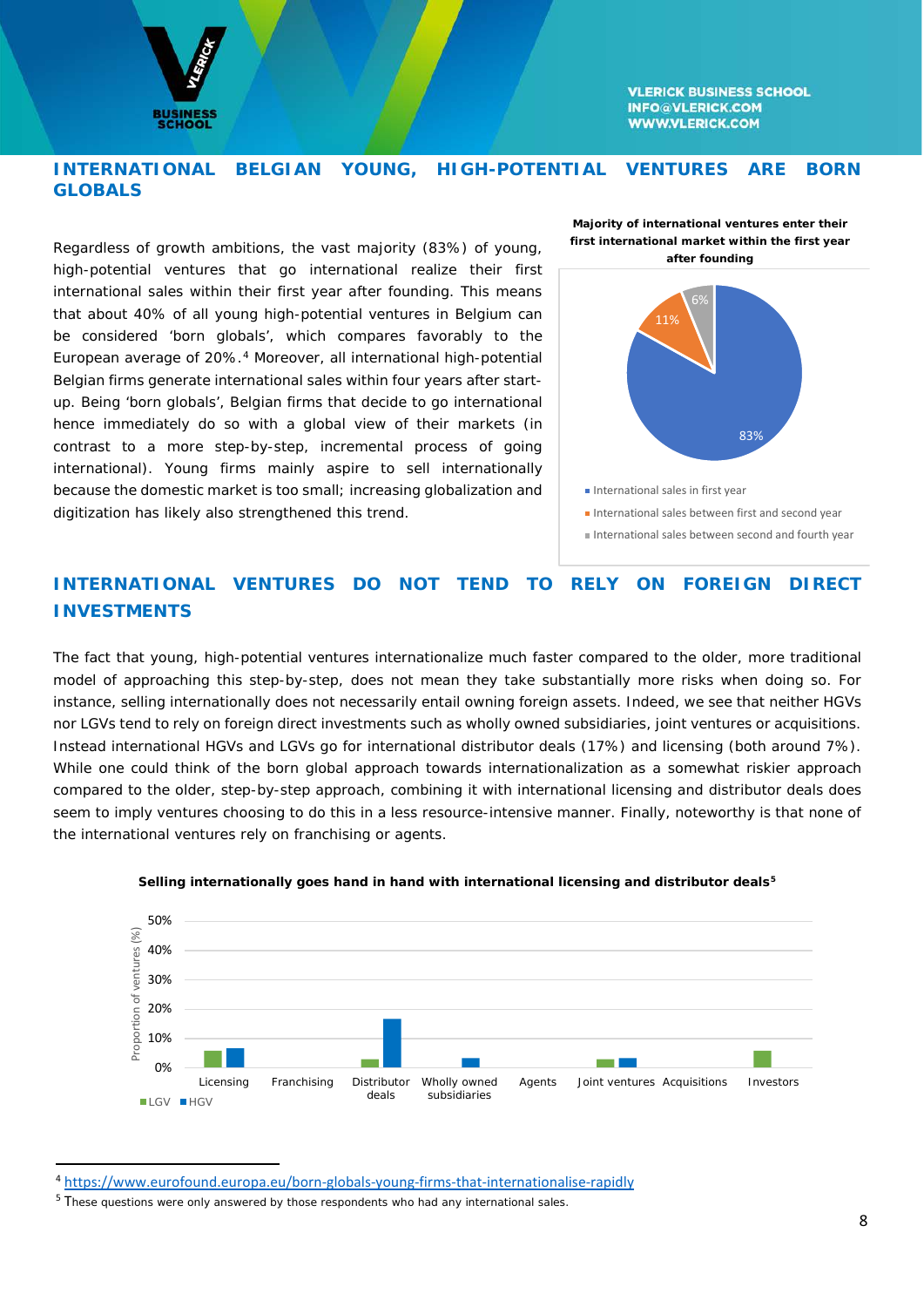

#### **CLOSE NEIGHBOURS ARE THE MOST POPULAR OPTION FOR INTERNATIONAL SALES**

At an average age of 2.5 years old, our international ventures are active in 11 countries outside of Belgium. Regardless of their growth ambitions, 63% of high-potential ventures are present in more than one country, while 3% of the ventures have worldwide sales (most commonly through online platforms such as Amazon). The Netherlands is by far the most popular country to be active in by the end of 2017: 54% of HGVs and 64% of LGVs have sales there. The Netherlands is closely followed by France (39% of HGVs, and 42% of LGVs) and Germany (32% of HGVs and 18% of LGVs). Then comes the USA (14% of international firms), the UK (13%), Luxembourg and Spain (both 9%), Switzerland and Ireland (both 4%) and Italy, Canada, Israel and Poland (all 3%). Noteworthy is that differences overall between LGVs and HGVs are negligible in terms of the countries they are active in.



*Majority of international high potential ventures operate in the Benelux region and neighboring countries[6](#page-9-0)*

### **ORDER OF ENTRY IS MOSTLY DETERMINED BY ORGANIC DEMAND**



Close to 80% of founders decide to enter a specific foreign market based on the organic demand in the country concerned. In other words, international customers contact the venture themselves.

A small number of ventures also base their decision on which international market to enter next on estimates of market size potential. This is a more calculated risk, thinking about the potential there might be. Further, they occasionally also enter a market simply based on a perceived lack of competitors. It is noteworthy that almost none of the ventures base their entry decisions on similarity in markets, whether in customer profile, way of doing business or culture. Combined, this is consistent with a born global vision, where less attention is paid to a gradual process of entering foreign markets one at a time – preferably starting with the ones that are closest in profile to the home market. Instead, born globals prefer to internationalize more rapidly, attacking multiple countries at once. In a B2B country like Belgium, customers are everywhere in the world, which can explain the popularity of relying on a pull from customers' demand.

<span id="page-9-0"></span> <sup>6</sup> Benelux only includes the Netherlands and Luxembourg.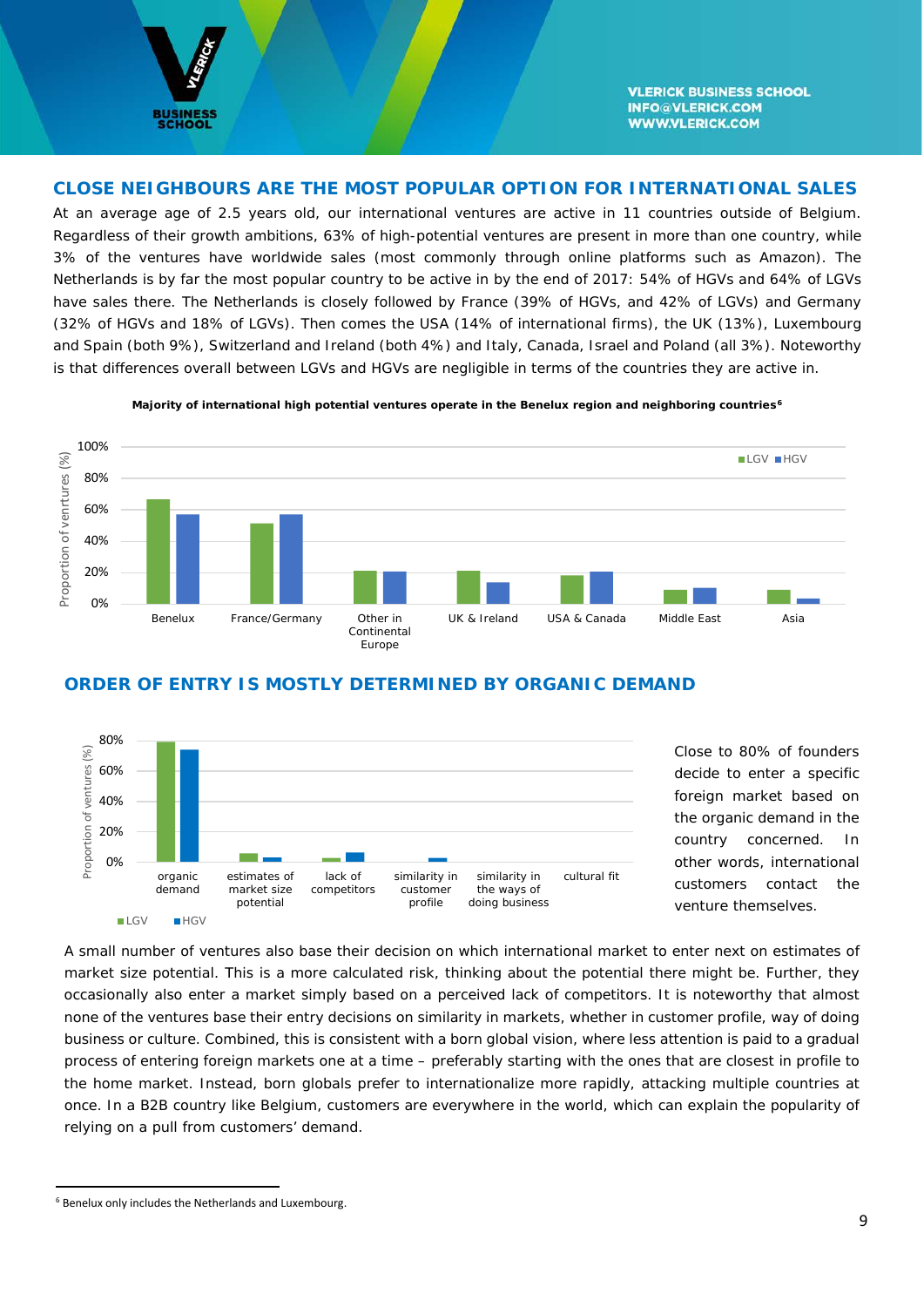

# **"In the gaming industry thinking globally from the start is a must"**



Mike Coeck is a co-founder and managing partner at Cybernetic Walrus. He started his company in 2017 with three cofounders, focusing on games and gamification projects. Their first own IP game is Antigraviator and their company is a part of imec's start-up portfolio. Mike shares his views on the importance of knowing your industry, thinking globally and finding the right partners: "The gaming industry is an industry where the market is global from the start. Considering that

games are distributed digitally, it makes most sense to create a game for everyone from the very beginning and not just target the local market. To get our product to that global market, we needed a publisher platform. Selecting which firm that would be was a crucial decision. When making that decision, it is important to take enough time to talk to people and to consider other factors, such as whether that partner can actually market your product, whether they have reach towards ads and influencers. For me it was very important to see what marketing plan they had behind our game and who we would be working with."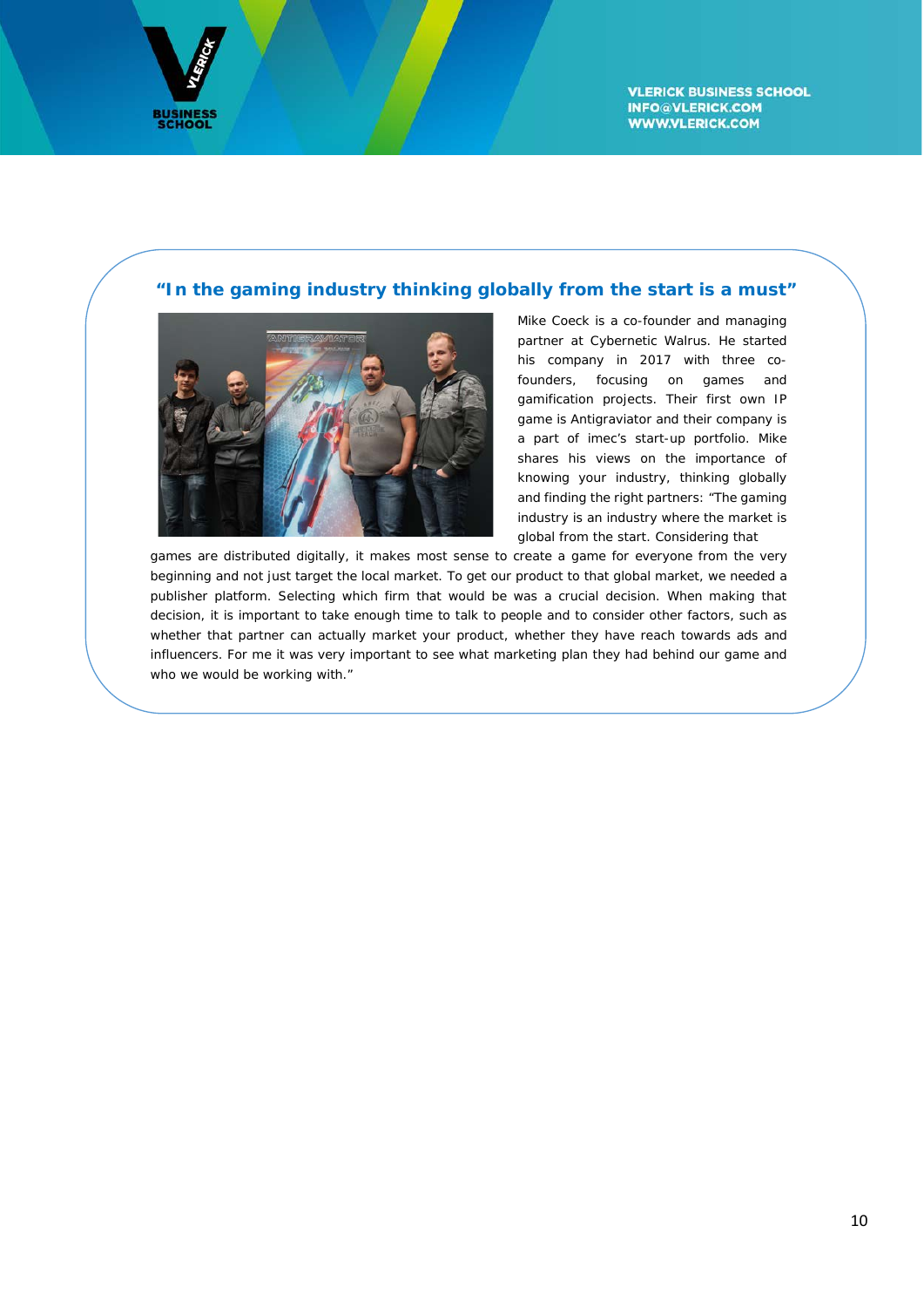

# **ACHIEVING GROWTH: THE NON-ORGANIC WAY**

Ventures can grow organically, through acquisitions or through more hybrid modes of growth. Distinguishing between these different modes of growth is important as it places quite different demands on managers, but also has implications on a more macro-economic level. For instance, whereas organic growth likely implies more job creation, growth via acquisition entails moving jobs from one firm to the other in a first phase. It will also affect the growth pattern of a firm, with organic growth typically resulting in a smoother growth pattern than growth via acquisition.<sup>[7](#page-11-0)</sup> Hybrid firm growth includes licensing and strategic alliances. These models of growth are positioned somewhere in between organic and acquisitive growth as they combine elements of both. It involves establishing a contractual relationship with external actors while maintaining a desired level of ownership and control over how assets are used.5

To be able to fully capture the many different faces of growth, we dive into the non-organic modes of growth more deeply in what follows.

### **ACQUISITIONS ARE RARE**

Acquiring another company can be beneficial when companies have exhausted their own opportunities or lack the abilities to expand through organic growth, or the latter not providing the required or desired speed for scaling. With acquisitions, ventures can increase their set of opportunities, obtain novel resources and knowledge and open up new opportunities to grow. However, many young ventures have limited resources making it more difficult to engage in acquisitions. This is confirmed for our Belgian young, high-potential ventures:





*Almost no acquisitions by the end of 2017* Only 3% of young, high potential ventures (or five firms in our sample) have done an acquisition by the end of 2017. On average, those ventures have acquired one company each, with a maximum of three acquisitions. Those companies that have acquired others tend to be substantially larger (in terms of sales and employees) and more innovation-oriented (in the form of R&D expenditures).

<span id="page-11-0"></span><sup>&</sup>lt;sup>7</sup> McKelvie, A., & Wiklund, J. 2010. Advancing firm growth research: A focus on growth mode instead of growth rate. *Entrepreneurship Theory and Practice*, March, 261-288.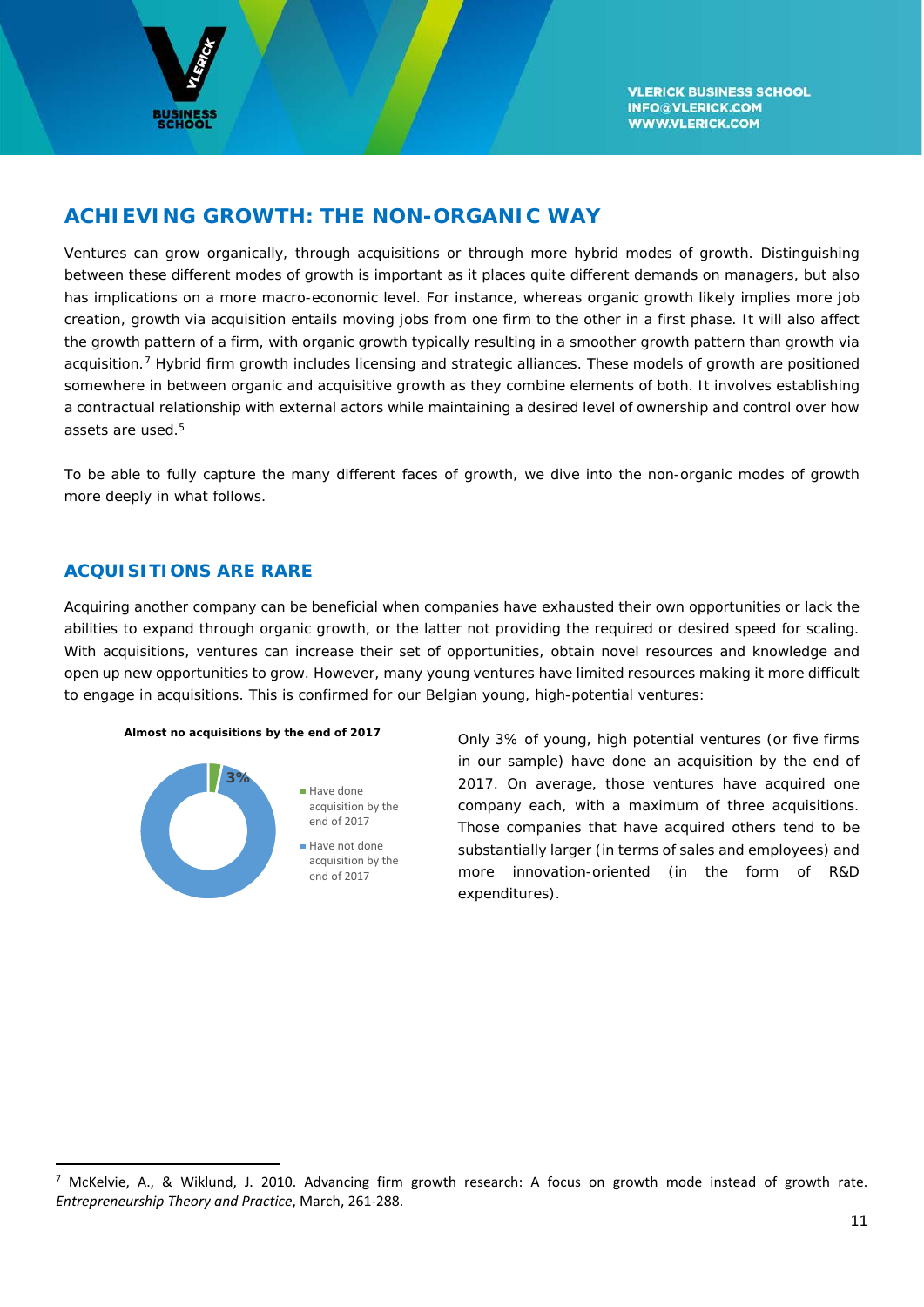

#### **ABOUT ONE THIRD OF HGVs ENGAGE IN LICENSING**



*HGVs have engaged in licensing more often than LGVs* Through licensing, ventures sell the rights to a licensee to use a particular piece of intellectual property (for which they receive royalties in return). By the end of the 2017, 28% of HGVs have engaged in licensing, compared to only 12% of LGVs. Hence, relying on licensing as a growth strategy goes hand in hand with a venture's growth aspirations: the higher its aspirations are, the more likely it is to rely on licensing. Like with acquisitions, the larger, more innovative and older ventures are more likely to engage in licensing activities. The importance of licensing among innovative HGVs is not surprising given this tactic allows them to more quickly leverage their tested technologies without heavy investments in manufacturing, marketing, and/or distribution[.8](#page-12-0)

# **ONE IN FOUR YOUNG VENTURES HAS SET UP AT LEAST ONE STRATEGIC ALLIANCE**

Another hybrid form of growth is through a strategic alliance, which involves a collaboration between multiple firms to build on one another's resource bases rather than having to develop these independently. Growing through strategic alliances is far more popular than growing via acquisitions. This is not surprising as it is a less risky and less costly strategy to grow compared to acquisitions. One in four ventures has set up a strategic alliance by the end of the 2017, regardless of their growth ambitions. While the proportion of firms setting up alliances is similar for HGVs and LGVS, HGVs do set up *more* alliances than LGVs. On average, HGVs establish 2.4 alliances, while this is 1.6 for LGVs. Again, mainly larger and more innovative ventures rely on this growth tactic.



*1 in 4 ventures has set up a strategic alliance by the end of 2017*

<span id="page-12-0"></span><sup>&</sup>lt;sup>8</sup> McKelvie, A., & Wiklund, J. 2010. Advancing firm growth research: A focus on growth mode instead of growth rate. *Entrepreneurship Theory and Practice*, March, 261-288.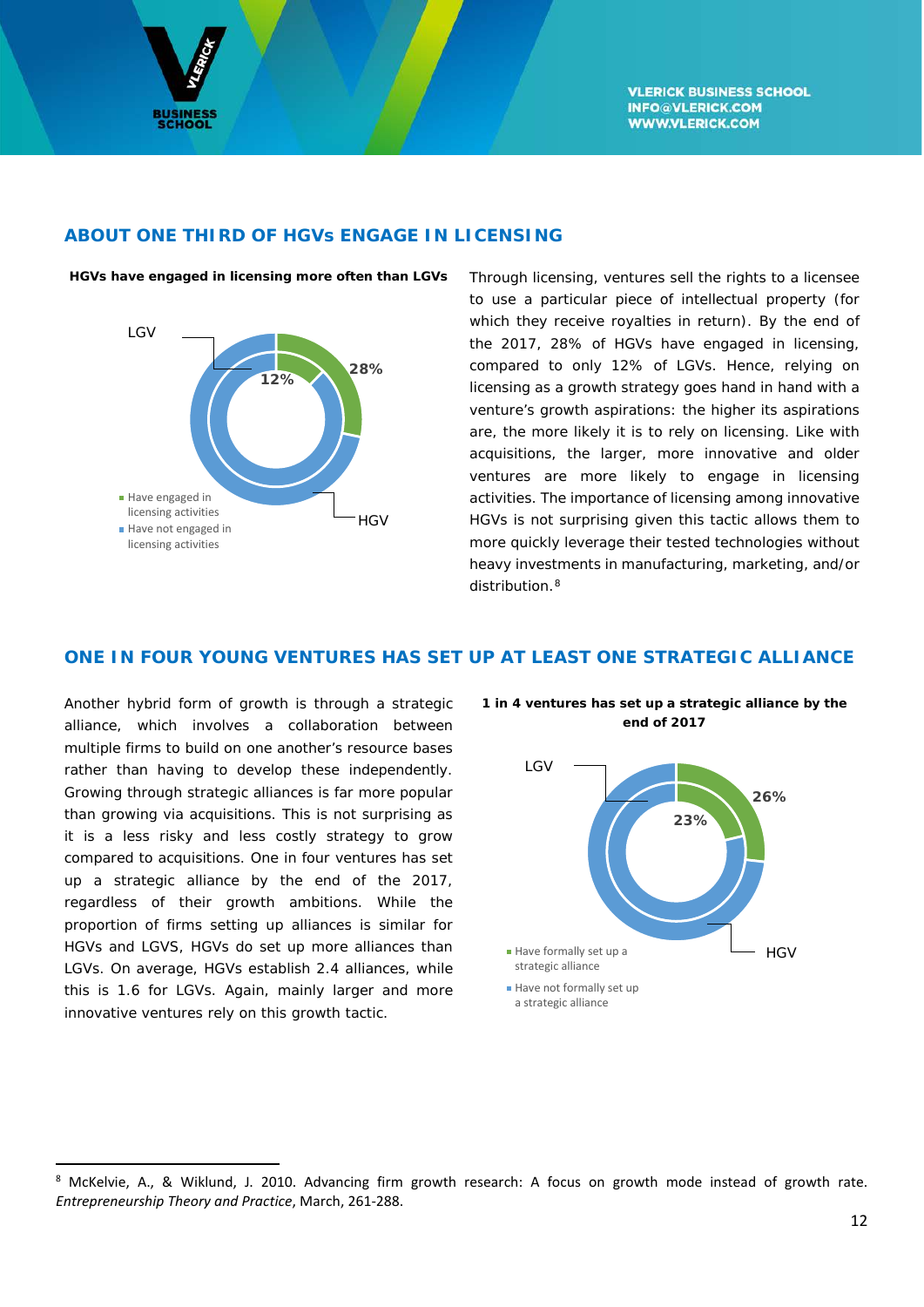

 $\overline{\phantom{a}}$ 

**VLERICK BUSINESS SCHOOL INFO@VLERICK.COM WWW.VLERICK.COM** 

#### **ACQUISITIONS AND ALLIANCES: DIVING DEEPER**

Observing the choice for acquisitions and alliances, other important questions are who initiates the alliance or acquisition, why ventures engage in these tactics and who the most likely partners are.

#### **ENGAGING IN ALLIANCES OR ACQUISITIONS IS A FOUNDER DECISION**



*on founders' initiative* When young ventures with high growth potential engage in non-organic growth strategies, they do so mainly by the initiative of the founders themselves: in 90% of the cases where ventures have engaged in alliances or acquisitions, this activity was initiated by the founders. In about one fifth of those cases, the contractual relationship was initiated by the partner firm. Interestingly, investors, while often perceived as the ones pushing for a more efficient growth trajectory, are rarely the ones taking the initiative.

#### **WHY DO VENTURES ENGAGE IN ALLIANCES OR ACQUISITIONS?**



*HGVs and LGVs aspire to engage in alliance or acquisitions for different reason[s9](#page-13-0)*

HGVs and LGVs have different reasons as to why they engage in strategic alliances or acquisitions. For HGVs, three reasons are equally important: entering a new product market, getting access to customers and getting access to suppliers. Interestingly, these three same reasons are equally important to LGVs. For LGVs, however, the most important reason is to access new knowledge.

<span id="page-13-0"></span><sup>&</sup>lt;sup>9</sup> This overall classification was conducted by ranking the three most important reasons for forming a strategic alliance or having done an acquisition by the end of 2017. Reason 1 received 3 points, reason 2 2 points and reason 3 1 point. The highest overall points represent the combination of weights for each reason's rank in terms of the strategic importance as communicated by the companies in the survey.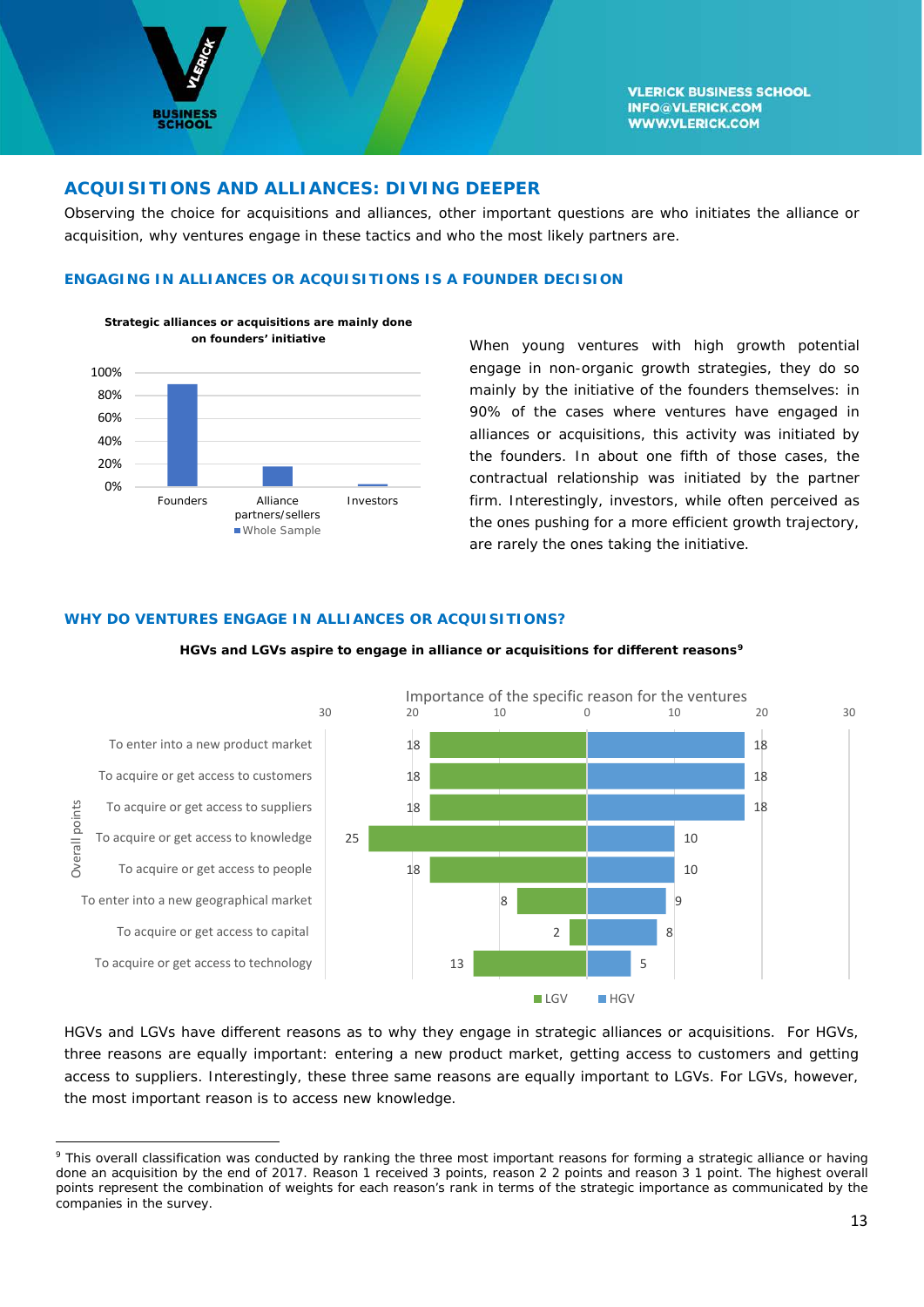

#### **HGVS PREFER ALLIANCES OR ACQUISITIONS WITH SUPPLIERS AND CUSTOMERS RATHER THAN COMPETITORS**

Ventures can decide to engage in alliances or acquisitions horizontally (i.e. with competitors) or vertically (i.e. with suppliers or customers). HGVs have a clear preference for vertical partnerships; whereas 80% of those that engaged in alliances or acquisitions did so with a supplier/customer, only 27% did so with a competitor. For LGVs, both options are equally popular (around 60%). When going for a vertical alliance or acquisition, HGVs are equally split between doing so with a supplier or customer, whereas LGVs tend to go for suppliers.



#### *HGVs prefer vertical alliances or acquisitions*

#### **LOOKING INTO THE FUTURE**

Given the different ways ventures achieve their growth, it is also interesting to take a look at their future plans.

#### **SUBSTANTIALLY MORE VENTURES ASPIRE TO ENGAGE IN HYBRID MODES OF GROWTH**



reflected in ventures' plans for hybrid modes of growth: 80% of HGVs and 59% of LGVs aspire to form strategic alliances in the next five years and 68% of HGVs and 27% of LGVs aspire to engage in licensing activities in the next five years. While at the end of the 2017, only 3% of young, highpotential ventures had already engaged in acquisitions, 32% of HGVs and 19% of LGVs have plans to engage in acquisitions in the next 5 years.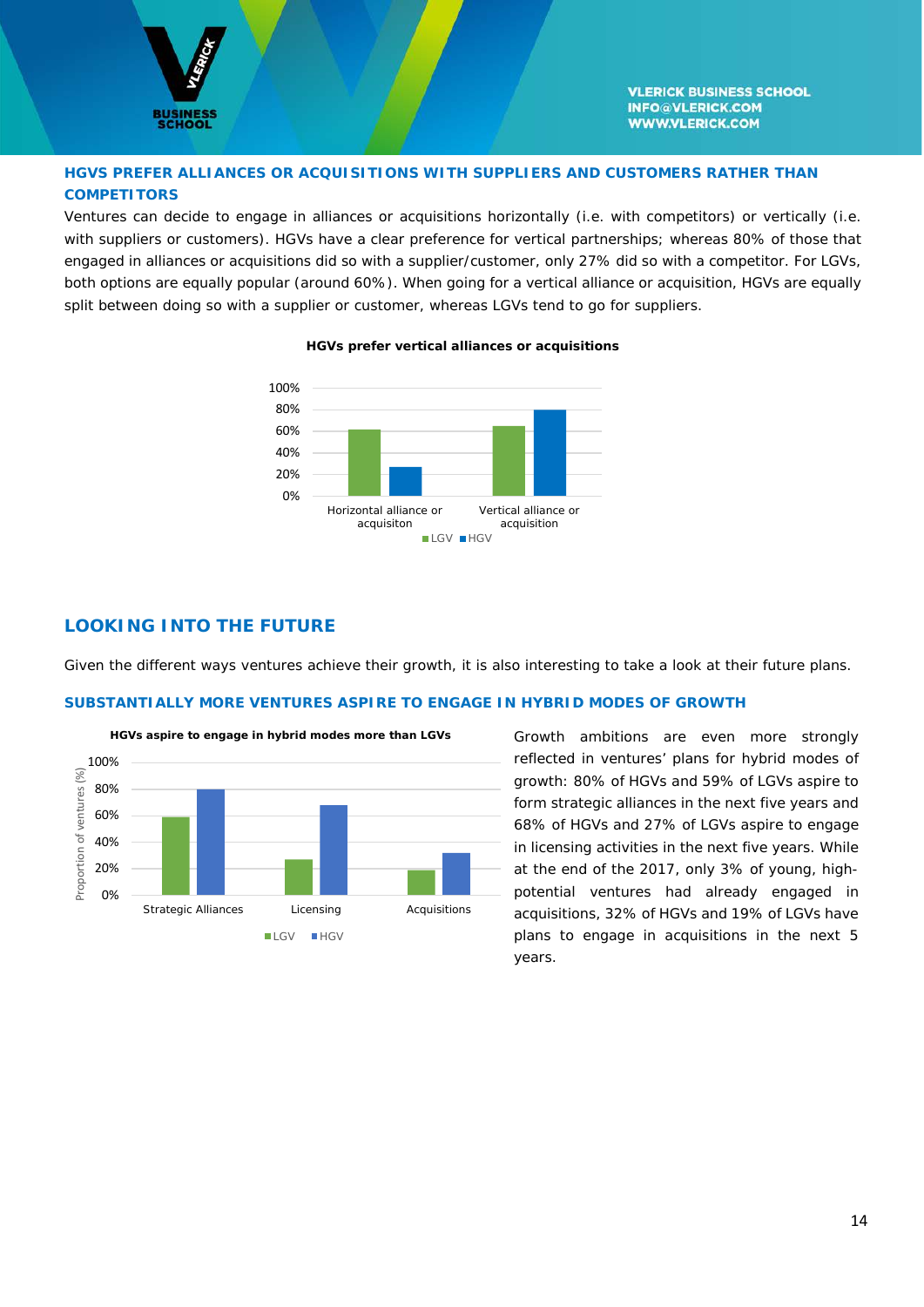

#### **STRATEGIC REASONS TO ENGAGE IN ALLIANCES OR ACQUISITIONS DO CHANGE**

While LGVs still see alliances and acquisitions as a key way to access knowledge moving forward, HGVs' plans to engage in such activities do have a different strategic reason compared to their alliances and acquisitions done in the past: whereas past alliances and acquisitions were mainly done to get access to customers, suppliers and new product markets, future alliances and acquisitions will mainly be done with an eye to entering new geographic markets.

#### *The most important reasons to form a strategic alliance or engage in acquisitions in the next five years*

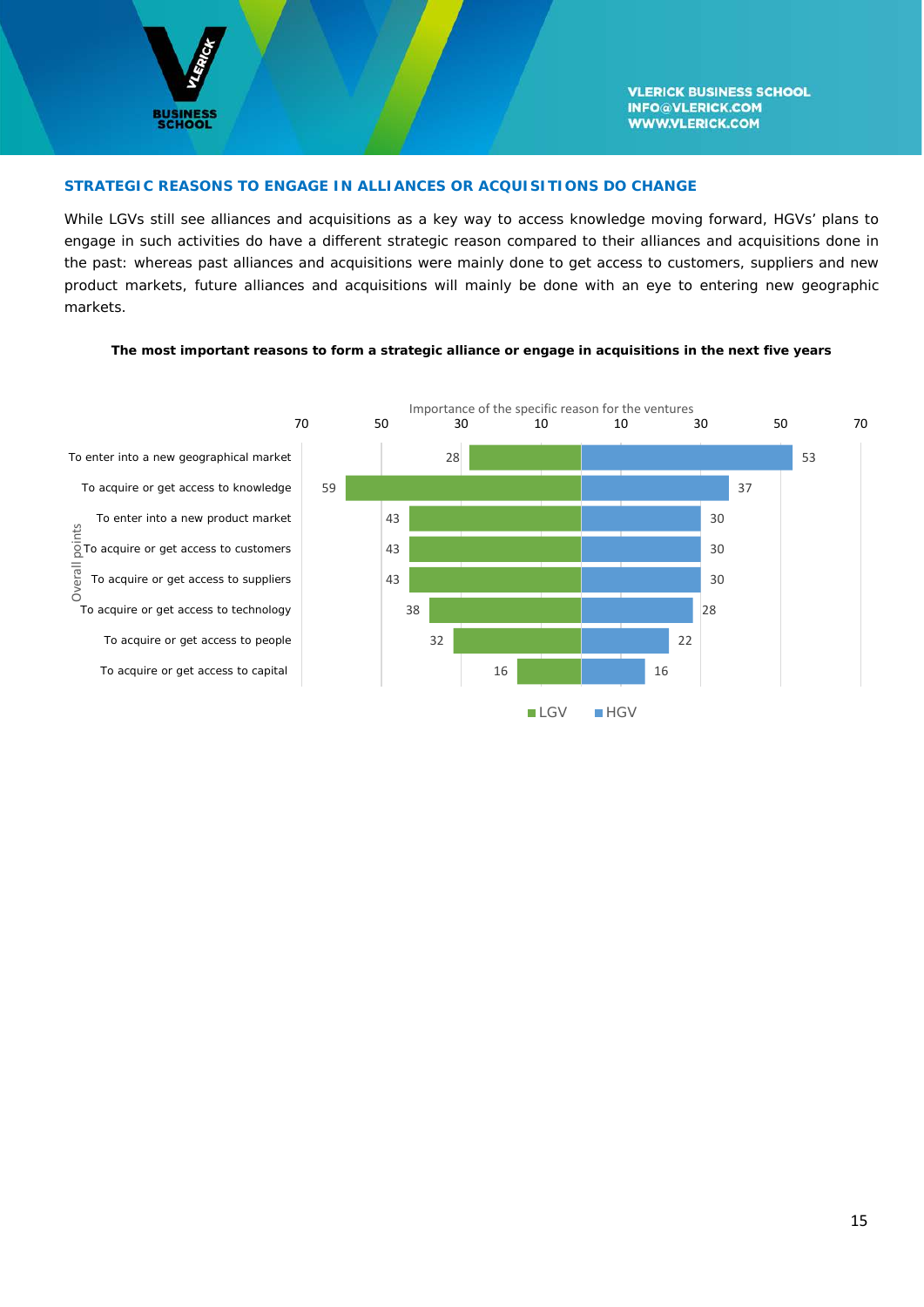



#### **"Internationalization activities develop gradually"**

Dries Berckmans is a co-founder and managing partner at SoundTalks, a company that delivers automated solutions for the monitoring of animal health and welfare. Dries shares his views on his internationalization process: "Our main goal was to grow steadily as a company and with a long term vision in mind, we learned quickly that we needed to internationalize. We started by entering the Dutch market as this was geographically close and we spoke the same language. When thinking about the possible ways to achieve growth, in the beginning we did not consider acquisitions as a viable option due to our capital constraints at the time – although we probably should have considered it faster. Now, acquisitions are on our radar, although probably not to be acted upon in the short term.

Since the Belgian market is too small, our strategy to immediately internationalize was in fact one of the main drivers for setting up a strategic alliance. It was a natural consequence. One of the reasons we engaged in this particular alliance was the distribution channels this alliance would allow us to use. In the beginning our business model was to serve the end customers directly, since they were the ones contacting us. However, we quickly learned that that was not a viable business model for achieving growth in the long term – it would not allow us to scale. For that reason we chose to partner up with a big company that would allow us to scale faster as they had their own people in different countries, which substantially simplified the internationalization process for us (for example, overcoming language barriers).

As of next year, we will also start selling service licenses. Licensing of our hardware worked well in some countries, yet we are sure that this change will work even better. We learned through our journey that targeting the right customer is crucial for successful licensing.

Overall, the decision for internationalizing was mostly driven by our ambition to grow. As an advice, I would say that it is important to remember that you can plan some of your growth options, but reflecting back on our journey, I would say that you learn a lot during the process itself by actually trying out different options. Sometimes it works well, sometimes it does not and then you need to learn from your mistakes."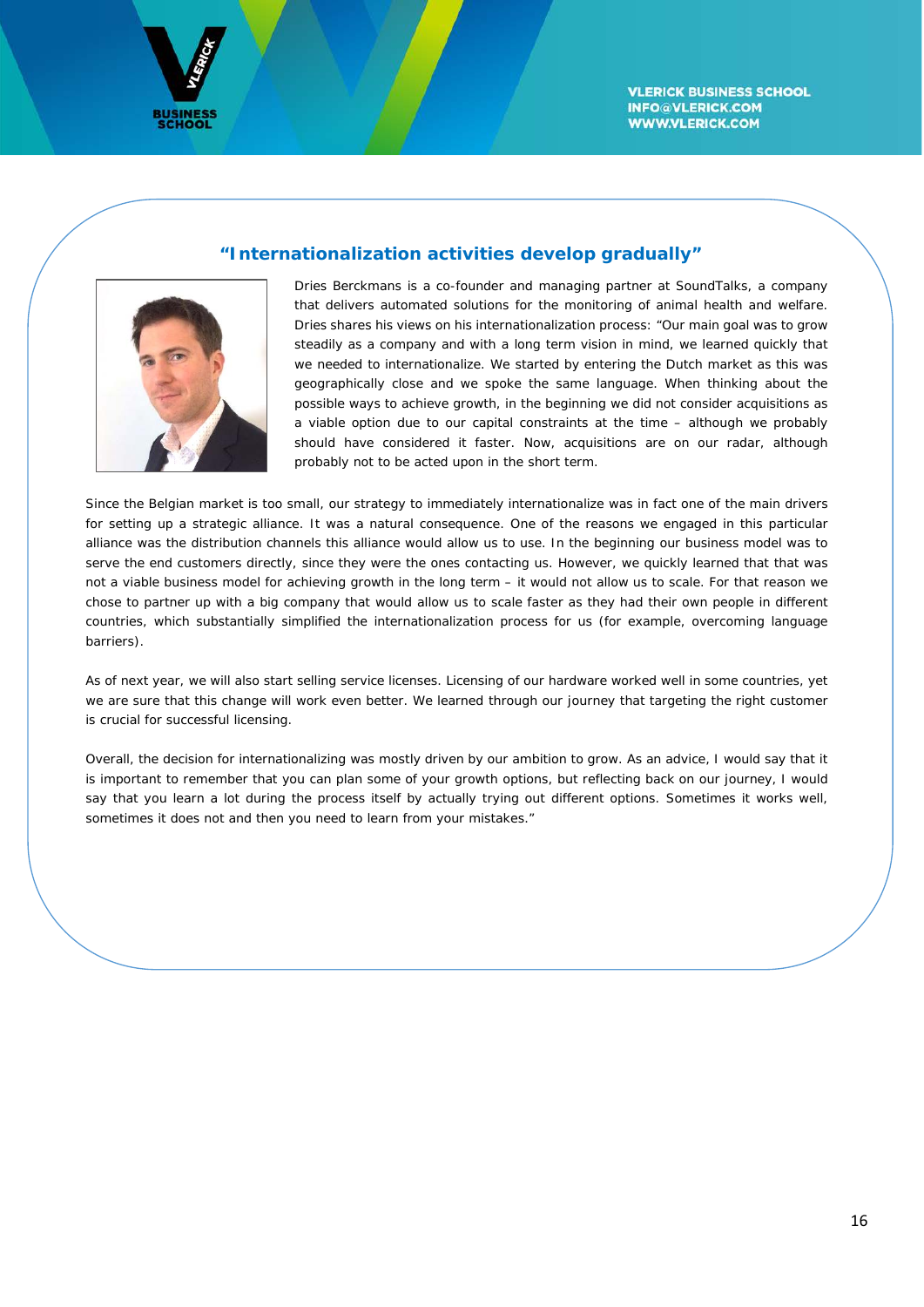

 $\overline{\phantom{a}}$ 

# **FOUNDING TEAM REMUNERATION**

Consistent with the prior editions of the Rising Star Monitor<sup>[10](#page-17-0)</sup>, the vast majority of young, high-potential ventures is founded by teams (67%). In line with our previous editions, we report the key remuneration numbers of founders in these ventures.

# **REMUNERATION: CASH IS STILL KING, BUT MANY FOUNDERS DO NOT RECEIVE ANY BASE PAY**

Founders can receive remuneration in the form of cash, consisting of base and variable pay. As in the past, highpotential ventures still rarely use variable pay (VP) and most commonly use base pay. Notable differences do exist between HGVs and LGVs; almost half of HGV founders do not receive any base pay in the founding year. For LGVs, 38% of founders do not receive any base pay in the founding year. About 2.5 years after founding, the proportion of founders paying themselves something increases quite substantially for both HGV and LGV. Yet, still around 30% of HGV founders and 20%of LGV founders do not receive any form of base pay.



#### **MOST OF THE ANNUAL FOUNDER REMUNERATION IS STILL BASE PAY**

<span id="page-17-0"></span><sup>10</sup> Collewaert, V., Manigart, S., Imhof, Z. *Rising Star Monitor 2016*. Freely downloadable from [https://www.vlerick.com/en/research-and](https://www.vlerick.com/en/research-and-faculty/research-in-action/entrepreneurship/entrepreneurship-2-0/research)[faculty/research-in-action/entrepreneurship/entrepreneurship-2-0/research](https://www.vlerick.com/en/research-and-faculty/research-in-action/entrepreneurship/entrepreneurship-2-0/research) Collewaert, V., Manigart, S., Subotic, M. *Rising Star Monitor 2017*. Freely downloadable fro[m https://www.vlerick.com/en/research-and](https://www.vlerick.com/en/research-and-faculty/research-in-action/entrepreneurship/entrepreneurship-2-0/research)[faculty/research-in-action/entrepreneurship/entrepreneurship-2-0/research](https://www.vlerick.com/en/research-and-faculty/research-in-action/entrepreneurship/entrepreneurship-2-0/research)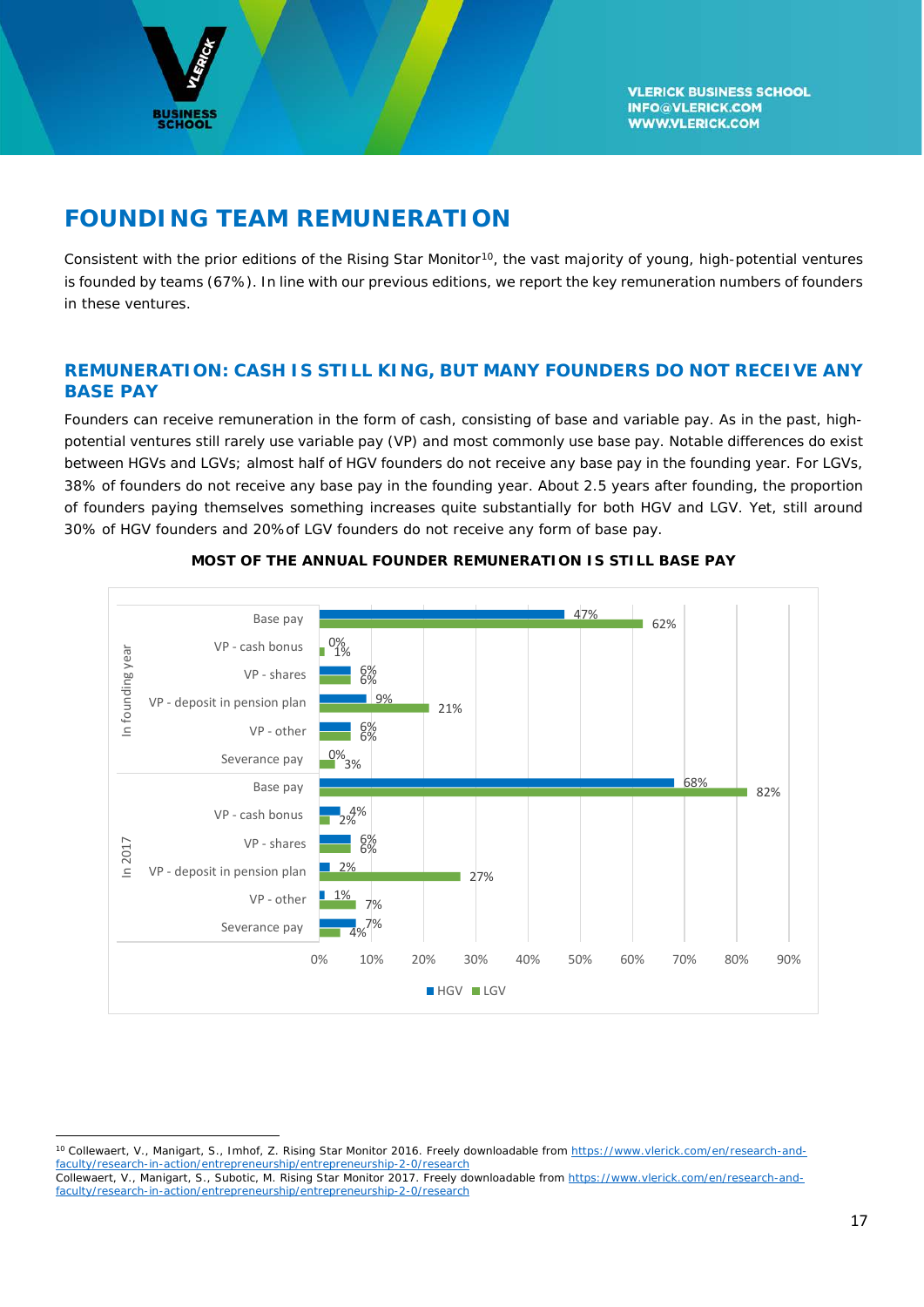### **VALUE OF BASE PAY REMAINS LOW, YET INCREASES OVER TIME**

![](_page_18_Figure_3.jpeg)

#### **BASE PAY AT FOUNDING**

![](_page_18_Figure_5.jpeg)

stronger, half of HGV founders do not receive any base pay at founding (median of 0 EUR in the graph on the left), while half of LGV founders receive less than 28,000 EUR (median in the graph on the left). For both HGV and LGV founders, minimum base pay is 0 EUR at founding. The maximum base pay is higher for LGV founders (600,000 EUR) than HGV founders (375,500 EUR) in the founding year.

On average, founders of young, high-potential ventures pay themselves 34,000 EUR at founding<sup>[11](#page-18-0)</sup>. Whereas LGV founders pay themselves approximately 40,000 EUR, HGV founders only get 26,000 EUR. Even

From founding to 2017, overall average base pay increases to 55,000 EUR, which is similar to what we observed in the previous RSM edition (56,000 EUR). For HGV founders, base pay increases to 39,000 EUR, whereas for LGV founders this increases to 67,000EUR. Median base pay is 23,000 EUR for HGV founders and 44,000EUR for LGV founders.

Minimum base remains 0 EUR for both LGV and HGV founders. As for the founding year, maximum base pay is slightly higher for LGV founders (513,000 EUR) than for HGV founders (250,000 EUR).

Across all editions of the Rising Star Monitor (see table below), we see a remarkable consistency in average and median base pays for founders – both at founding and at 2.5 years of company age. More variation is noted in maxima base pays observed, reflecting some outlier companies.

<span id="page-18-0"></span><sup>&</sup>lt;sup>11</sup> The value of base pay is calculated on a yearly basis in full-time equivalents. This base pay can either take the form of a fee billed to the founder's management company or the sum of the gross base pay and fringe benefits (if any) the founder receives (as an employee). Bonuses are excluded.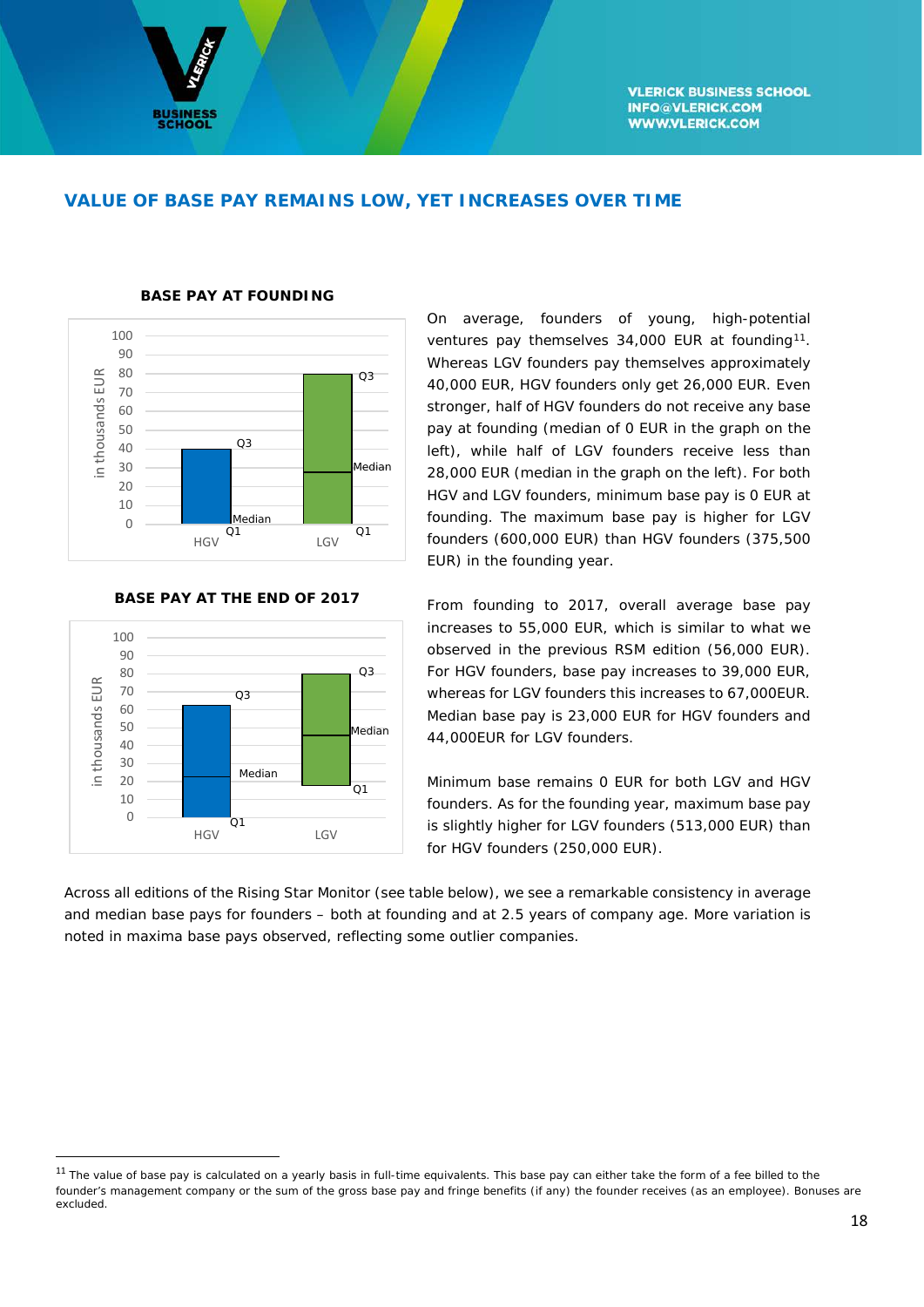![](_page_19_Picture_0.jpeg)

#### *Evolution of the base pay at founding, across all three RSM editions*

| Edition   | Average Base Pay | Median Base Pav | Minimum Base Pav | Maximum Base Pav |
|-----------|------------------|-----------------|------------------|------------------|
|           | 38,180           | 26.507          |                  | 252.500          |
| $\cap$ nd | 38.825           | 22.000          |                  | 250.000          |
| 20        | 34.123           | 11.318          |                  | 600.000          |

#### *Evolution of the base pay at 2.5 years old, across all three RSM editions*

| Edition | Average Base Pav | Median Base Pav | Minimum Base Pay | Maximum Base Pav |
|---------|------------------|-----------------|------------------|------------------|
| 1 st    | 54.274           | 40.000          |                  | 540.000          |
| 2nc     | 55.858           | 40.000          |                  | 266.667          |
| 2rd     | 54.852           | 35,200          |                  | 178<br>513.      |

![](_page_19_Figure_6.jpeg)

#### **FOUNDERS RETAIN MOST OF THE EQUITY**

In the early stages, ventures are usually constrained with cash. Many founders are not able to pay themselves any cash remuneration, which is also reflected in our results. However, there is another form of remuneration that founders rely on as a source of future (although) relatively uncertain financial compensation  $-$  the equity stake they hold. Consistent with the previous RSM editions, founding teams remain firmly in control. At founding, the founding team retains on average almost all equity regardless of growth ambitions (98% in LGVs, 96% in HGVs).

Further, 93% of LGVs retain full ownership at founding. For HGVs, this is 83% which is substantially higher than what was reported in previous RSMs (around 67% in both prior editions). This increasing trend in retaining full ownership of the equity for HGVs at founding may reflect a higher desire for control amongst founders. On average those that do not retain full ownership at founding, retain around 79% of the equity for the HGVs. Half of HGVs retain less than 85% of the equity, with a minimum equity retained of only 12% and maximum equity retained of 99%. For LGVs, the ventures that do not retain full ownership at founding retain on average 81%. Half retains less than 85%, with a minimum equity retained of 50% and a maximum equity retained of 99%.

By the end of 2017, equity percentages decrease, with the decrease being more substantial for HGVs: 88% of LGVs and 68% of HGVs retain full ownership. The latter percentage though, in line with the equity percentage at founding, does remain much higher compared to what we found in prior editions (40% in the 1<sup>st</sup> edition and 43% in the  $2^{nd}$  edition). Those ventures that do not retain full ownership by the end of 2017 have given up, on average, 35% of the equity for HGVs, and 30% of the equity for LGVs.

Like in the past, about half of the founding teams decide to split their equity equally amongst founders at founding.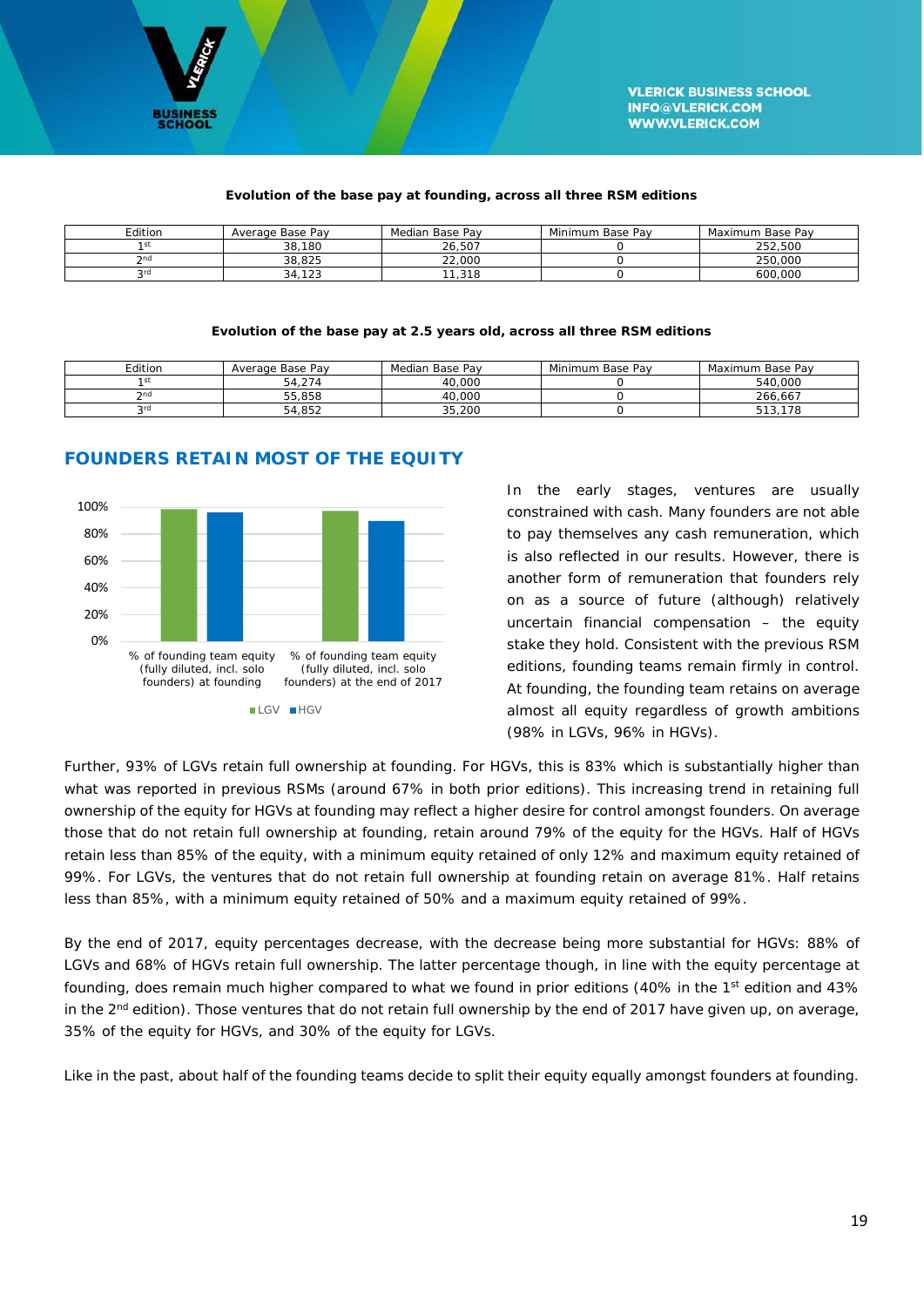![](_page_20_Picture_0.jpeg)

### **DYNAMIC EQUITY AGREEMENTS: MORE WORK REMAINS TO BE DONE**

Across all RSM editions, we have emphasized the use of dynamic equity agreements. As both ventures and founders face substantial uncertainty, splitting the equity in a static way may lead to substantial problems later on. Two possible instruments founders can rely on to do so are buy-out terms and vesting schedules.

Consistent with previous editions, almost half (47%) of HGV teams include buyout terms, mostly on the initiative of the founders themselves. Founders of HGVs do become more aware of the importance of including such terms over time as by the end of 2017 64% of HGV teams have buyout terms. LGVs use buy-out terms substantially less at founding (26%).

#### *Half of HGVs have buy-out terms*

![](_page_20_Figure_6.jpeg)

#### *Vesting schedules remain rare*

![](_page_20_Figure_8.jpeg)

Also consistent, vesting schedules are still rarely used at founding (max. of 6% of teams using it). In particular, at founding 6% of HGVs include such provisions, while 0% of LGVs include them. Over time, we see a slight increase in using such provisions, with 8% of HGVs and 4% of LGVs including such provisions, but it still remains a minor percentage of ventures. As with buyout terms, the initiative to include these schedules mostly comes from the founders.

Taken together, it shows that more work remains to be done in reminding founders of discussing and considering the option to include more dynamic terms in their founder equity agreements.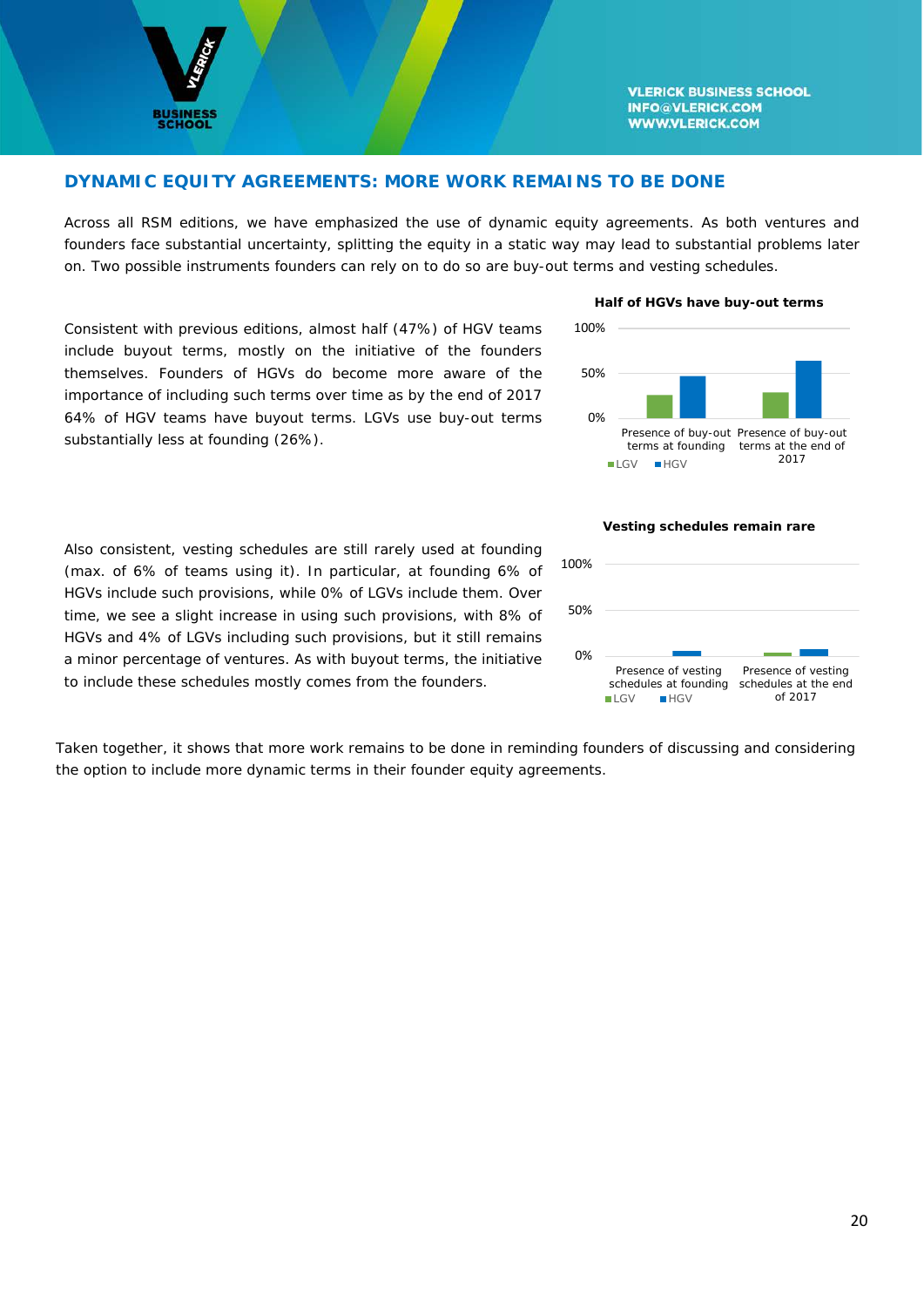![](_page_21_Picture_0.jpeg)

# **FINAL THOUGHTS**

This third edition of the Rising Star Monitor has the aim to help founder teams of young ambitious companies to tackle important questions of the early days.

The evolution over the past years, with this year a remarkable increase in companies' growth ambitions, shows us the eco-system is gaining maturity. The young companies have an increasing growth ambition, however remain modest in the salary they pay themselves, and are focusing on internationalization as from the start. This year we have seen that startups also gain maturity in the way how they want to create growth. Instead of trying to do everything themselves, we now noted that scale-ups focus more on strategic alliances and licensing.

Furthermore, the Rising Star monitor creates insight in how founder teams should organize themselves when it comes to remuneration. The actual cash wages for founders remain low – the goal is to create a high added value on their shares later on. This potential obviously is larger if the company grows fast.

Every year we encounter very high quality pitches of Belgian technology companies in our Rising Star contest with unique and splendid technology that definitely has high growth potential. Also this edition has brought us a number of valuable insights to better assist ventures.

![](_page_21_Picture_7.jpeg)

Sam Sluismans Partner of Deloitte Accountancy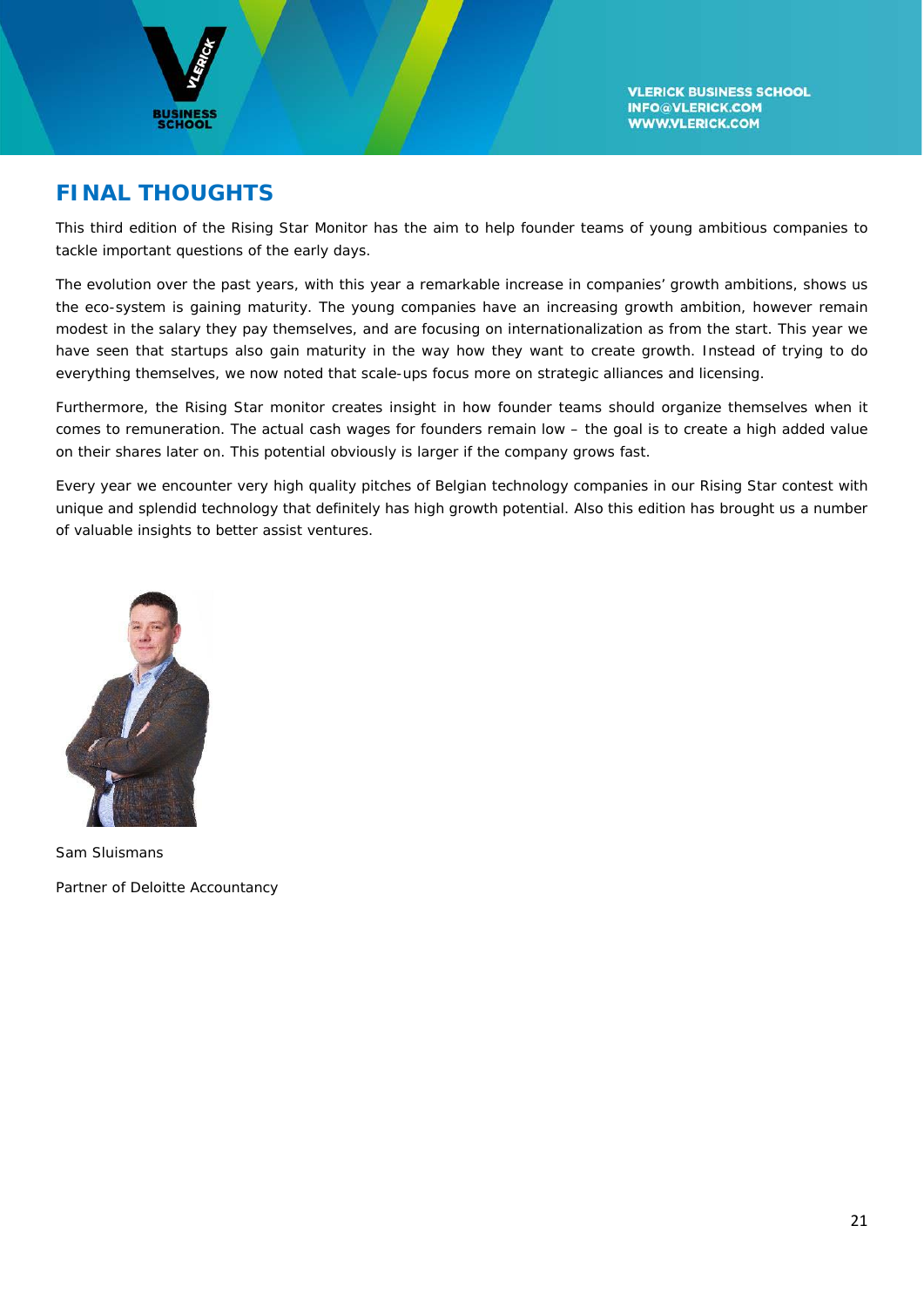![](_page_22_Picture_0.jpeg)

# **APPENDIX I: METHODOLOGY AND SAMPLE CHARACTERISTICS**

# **METHODOLOGY**

Between February and May 2018, we conducted the third edition of our Rising Star Monitor survey among young, high-potential ventures in Belgium. The questionnaire resulted in 162 participating ventures, with data on 253 founders.

Companies that were selected had to be less than 7 years old by the end of 2017. To identify high-potential ventures, we used -among others- the venture's industry (e.g., IT, life sciences and energy) and/or its financing sources (e.g. received funding from business angels, venture capital, or crowdfunding). This resulted in 392 responses from ventures from all over Belgium. Excluding a.o. ventures of more than three years old but having less than one full-time employee, and those with extremely low growth ambitions, provided us with 162 responses in total<sup>[12](#page-22-0)</sup>. This methodology remained the same compared to previous editions to ensure comparability of results.

#### **ABOUT THE RESPONDENTS**

88.2% of our respondents are the CEO of their venture and 95.1% are founders. By the end of 2017, the ventures in our sample, on average:

- Were 2.3 years old
- Covered a wide variety of industries
- Had 5.6 full-time employees, of which 1.8 were self-employed yet substantially involved in the venture
- Realized approximately 598,000 EUR in sales

Together, this shows remarkable consistency in the average profile of young, high-potential Belgian ventures.

![](_page_22_Figure_13.jpeg)

<span id="page-22-0"></span><sup>&</sup>lt;sup>12</sup> Total number of responses can vary for some questions, since some questions were left open or questions do not apply for certain ventures.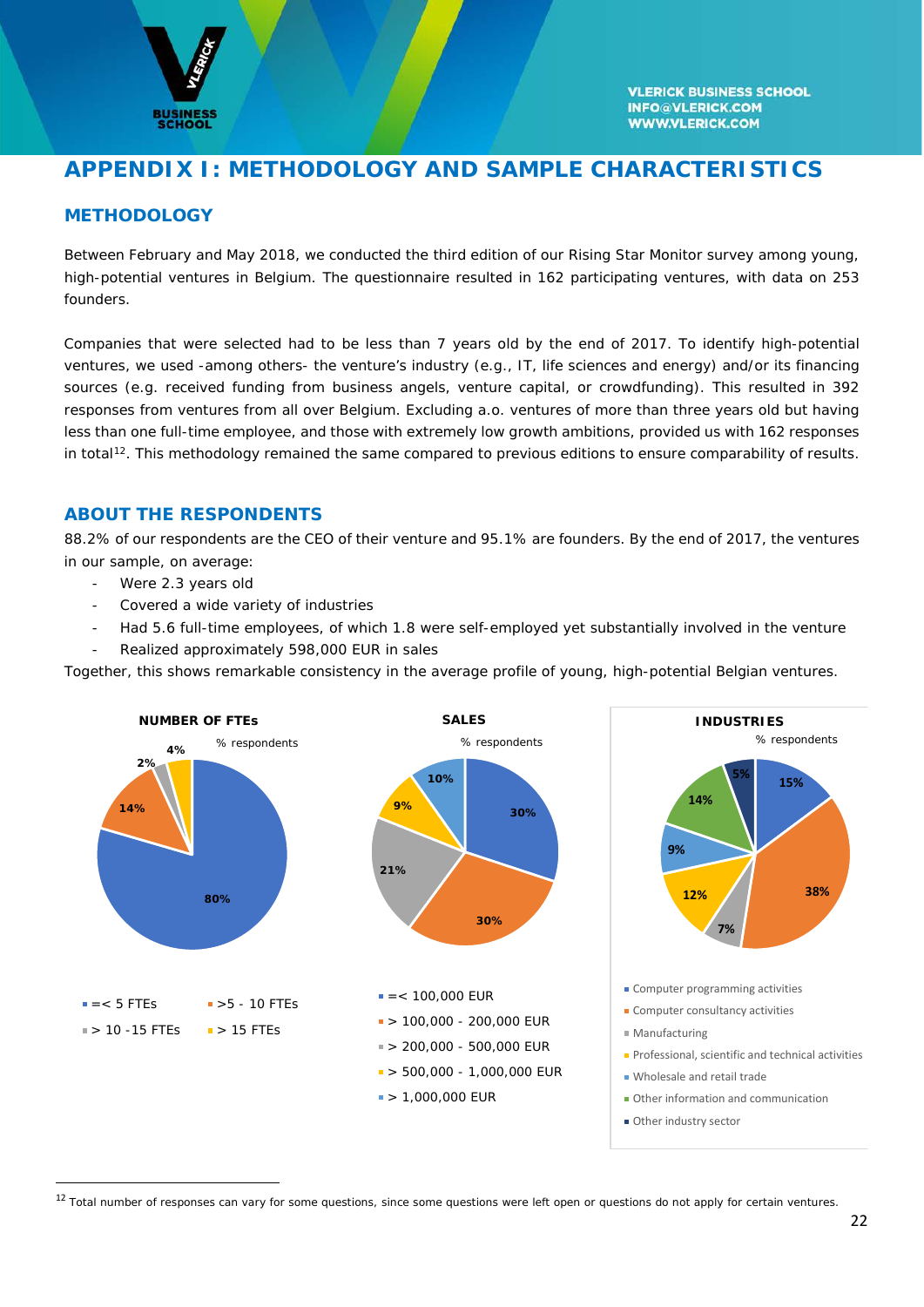![](_page_23_Picture_0.jpeg)

#### **HGVs ARE MORE INNOVATIVE THAN LGVs**

Consistent with past editions, HGVs are more innovative than LGVs; they score higher in terms of R&D expenditures, R&D intensity, and their business model innovation.

#### • **R&D EXPENDITURES/INTENSITY**

HGVs have substantially higher R&D expenditures (around 171,000 EUR) than LGVs. R&D intensity is also remarkably higher for HGV than LGV. While differences do appear from year to year, the overall pattern comparing HGVs to LGVs remains similar.

![](_page_23_Figure_6.jpeg)

• **BUSINESS MODEL INNOVATION**: HGVs consider themselves to be more innovative in terms of their business model in comparison to LGVs. They position themselves as being more innovative than LGVs on all four dimensions: method for promotion or selling, method for producing or sourcing, products or services and customers or target markets.

![](_page_23_Figure_8.jpeg)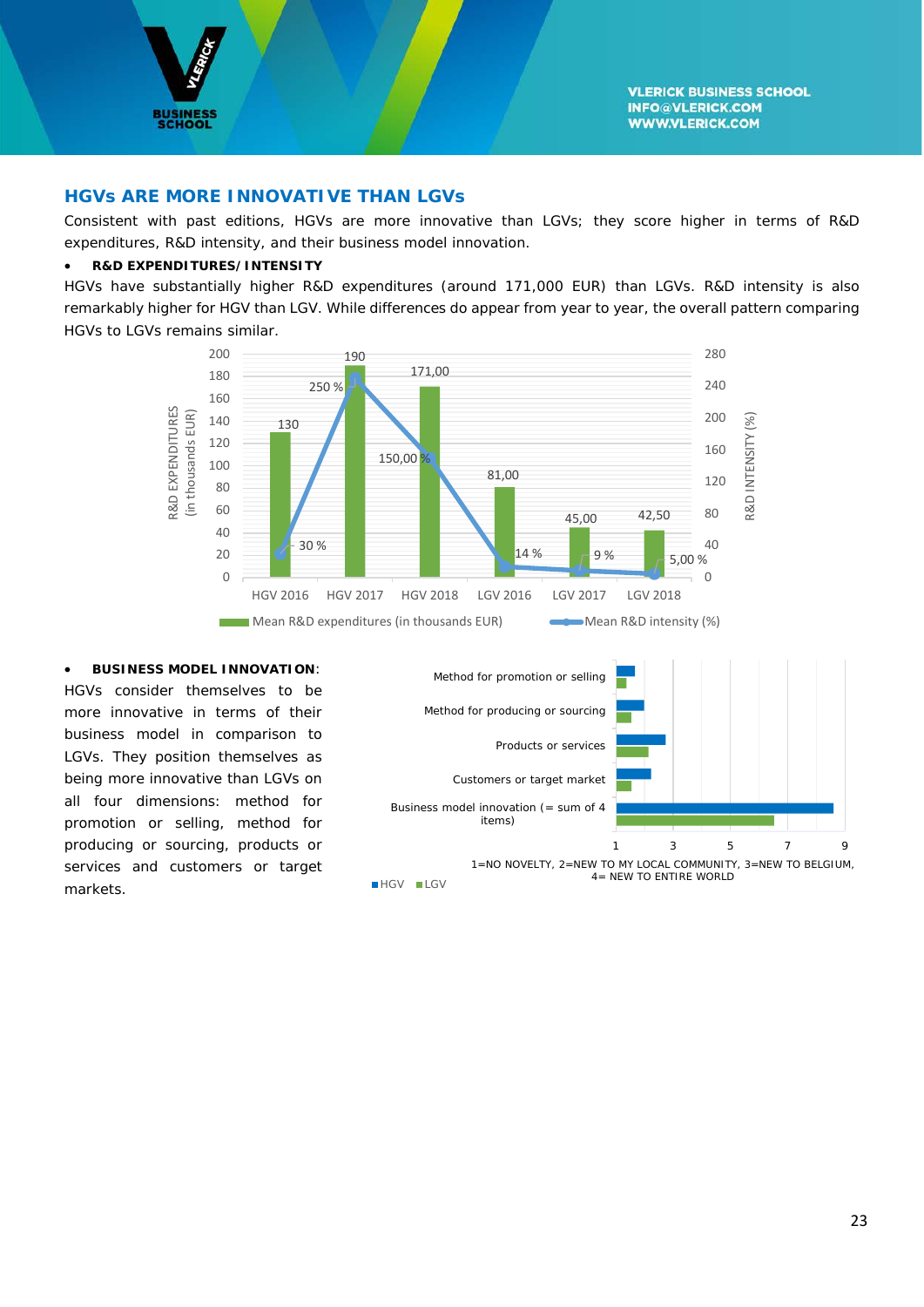![](_page_24_Picture_0.jpeg)

# **DO YOU KNOW THE ENTREPRENEURSHIP 2.0 ROUNDTABLES?**

Every year the Entrepreneurship 2.0 initiative organizes a series of 4 one-day workshops with a group of around 20 selected participants around some of the key challenges young, highpotential ventures face ranging from topics such as financing, internationalization, professionalizing your HR to strategy and negotiation.

We also provide the opportunity to submit a company-specific problem once a year to a panel of experts to get tailored advice. As such, the Roundtables offer a great opportunity to meet, learn from and with like-minded scale-up entrepreneurs. Take a look below at who has participated in the past and follow in their footsteps – join our Entrepreneurship 2.0 community!

![](_page_24_Picture_5.jpeg)

For more information, please email **[veroniek.collewaert@vlerick.com](mailto:veroniek.collewaert@vlerick.com)** or check our website **<https://www.vlerick.com/en/research-and-faculty/research-in-action/entrepreneurship-2-0>**

![](_page_24_Picture_7.jpeg)

"*A lot of entrepreneurs face the same challenges when they want to upscale their business, whether it's recruitment, corporate culture or a*   $de$ *atment. Entrepreneurship 2.0 is an effective forum where entrepreneurs can share their experiences via workshops during which you can gain real insights. "*

![](_page_24_Picture_10.jpeg)

#### **Jan-Willem Rombouts - Restore Katrien De Clerck - Teamleader**

"*Entrepreneurship 2.0 is a great support for Teamleader on many levels. Not only is it a fantastic platform for gaining access to relevant and high-quality expertise, you also meet other passionate entrepreneurs. You learn from one another and share recipes for success."*

![](_page_24_Picture_13.jpeg)

**Dries Berckmans - Soundtalks Pierre Buffet - Domobios**

"*Entrepreneurship 2.0 is the ideal environment for like-minded young entrepreneurs to meet and discuss every aspect of running a business."*

![](_page_24_Picture_16.jpeg)

"*You address the main challenges facing scale-ups together with experts and CEOs from other scaleups."*

#### **Wouter Uten - UgenTec**

![](_page_24_Picture_20.jpeg)

*"The round table discussions during the workshops are the perfect mix of both theoretical and practical insights needed to ramp UgenTec up into a higher gear. The clear focus on scaleups brings together a group of related entrepreneurs to share their experiences and learn from each other's strengths and weaknesses."*